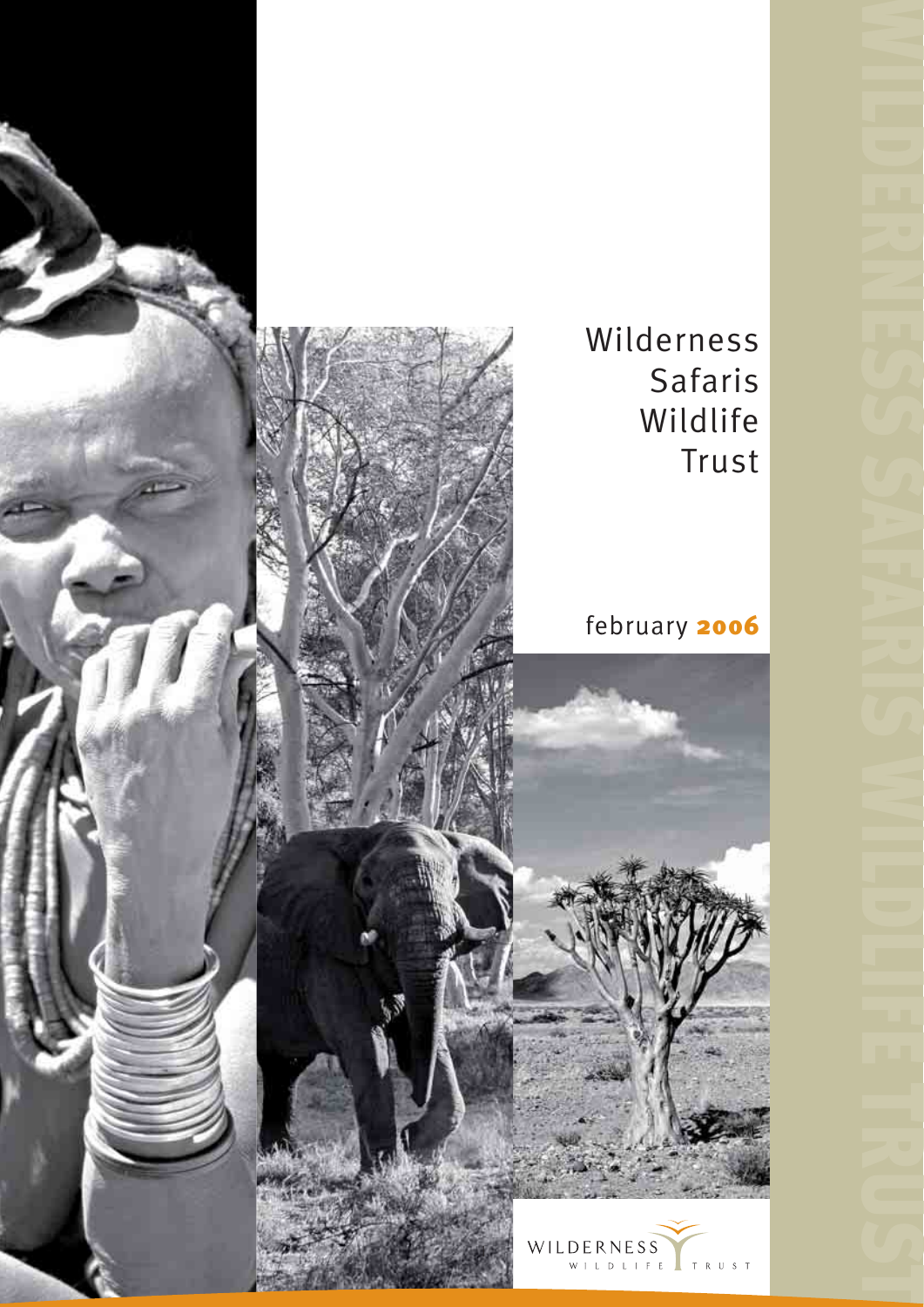

### Introduction







#### **In the past year, the Trust has gone into high gear, taking on a growing number of projects while continuing to fund existing ones.**

The Wilderness Safaris Wildlife Trust continues in its commitment to wildlife and rural communities neighbouring wilderness areas throughout the subcontinent. Over the past year the Trust has managed to provide funding for a wide variety of projects all over the southern African subregion. Species-specific studies and conservation activities have ranged from Cape vulture, lion, elephant, black rhino, brown hyaena and black mongoose in Namibia to wild dogs in Zimbabwe, rodents in Botswana and turtles and rhino in South Africa. We funded several environmental education projects in rural areas of Botswana, Malawi and South Africa, introduced a new wildlife/science bursary, helped pay for significant infrastructure development in a Zambian village and funded a study to mitigate human-elephant conflict in remote northeastern Namibia.

We are proud to announce that our website has undergone a facelift and it now reflects the energy and activity for which the Trust is becoming known. Thanks to the guys at HelloComputer who donated their time and expertise to get it up and running. Please have a look at it at www.wildernesswildlifetrust.org

We'd like to welcome incoming Trustee, Chris Roche, and also thank Don Bailey, Grant Wolpert, Margot Bell, Ilana Stein and Chris Mostert for all their input throughout the year. Our gratitude also goes to Colorpress for printing, Horwath Leveton Boner for preparing financials and finally to Amos Eno and Laura Mass of the Resources First Foundation for their constant support.

Last but not least, we would like to thank all the donors to the Trust – together we are making a difference.  $\check{\Upsilon}$ 

#### *The Trustees:*

*Russel Friedman, Andrew Leontsinis & Chris Roche*

*Legal Advisors: Bell Dewar & Hall Auditors: Horwath Levetton & Boner Printers: Colorpress (PTY) Ltd.*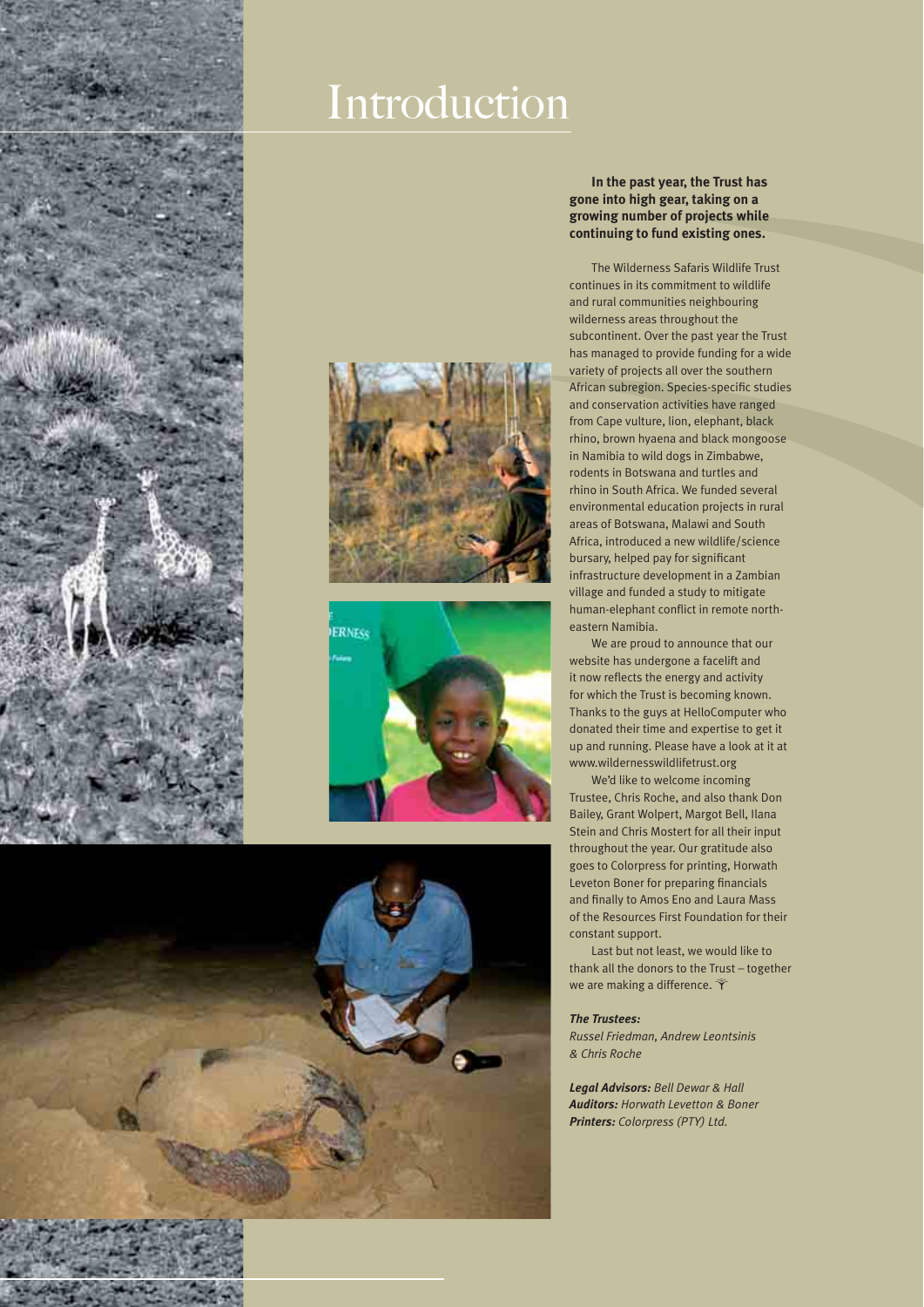## About the Trust

**For more than 15 years, the Wilderness Safaris Wildlife Trust has supported a wide variety of wildlife management, research and education projects in southern Africa. These projects address the needs of existing wildlife populations, seek solutions to save threatened species and provide education and training for local people and their communities.** 

To make a difference to Africa, its wildlife and people is the main goal that underscores all the projects which the Trust helps to fund, making use of a number of methods and types of projects to do so. One kind of project studies and monitors a particular species in its natural environment and in so doing also contributes to its protection. The Maputaland Turtle Project in South Africa and the Cape Griffon Vulture Project in Namibia are cases in point. Moving beyond research into hands-on management is another variation on this theme.

Study of a species sounds like a purely academic pursuit, but within such investigation lie the seeds for its protection and survival. The better we understand a species and its environment, the more efficiently we'll be able to protect it in a world where the struggle for space becomes paramount and humananimal interactions become increasingly conflicted. Most of the Trust's projects

have this as an ultimate objective and some amazing headway has been made, for example in the Lake Ngami Bird Monitoring Project, which brought the Lake and this Important Bird Area (IBA) to the attention of the Botswana government, resulting in its being declared a "no-hunting area."

Wilderness Safaris Wildlife Trust makes grants to a number of such projects, supporting research, habitat management, and reproductive science, while Wilderness Safaris contributes logistically in terms of human resources and equipment.

But conservation of flora and fauna is limited as long as the people who live in the vicinity are unconvinced or left out of the process. Financial and educational empowerment of local communities so that they benefit from the wildlife on their doorsteps is therefore vital, and as such, broad-based and comprehensive initiatives are in fact the bedrock of the Trust, providing skills and knowledge necessary to communities to value and manage their wildlife populations.

Wilderness Safaris is acknowledged as a leader in the educational process thanks to its innovative formal and informal education projects, supported by the Trust. The Children in the Wilderness and Rural Schools programmes both aim to educate the youth of Africa, inspiring and assisting them to preserve their magnificent natural heritage.  $\tilde{\mathbb{Y}}$ 



### Projects

#### **New Projects:**

Education Bursary – White Rhino research student Kunene Lion Project Lowveld Wild Dog Project Makuleke Large Mammal Reintroduction Project Namibian Elephant and Giraffe Project Nyae Nyae Human-Elephant Conflict Research Project Save the Rhino Trust Habitat Project Shadow Hunter Project Simonga Village Projects Victoria Falls Anti-Poaching Unit

#### **Ongoing Projects:**

Botswana Rhino Reintroduction Project Brown Hyena Research Project Cape Griffon Vulture Project Chikwenya Tree Project Children in the Wilderness Chitabe Fire Ecology Research Project Hwange National Park Anti-Poaching Project Hwange National Park Game Water Supply Maputaland Sea Turtle Project Mkambati School Programmes TFCA Elephant Populations in the Okavango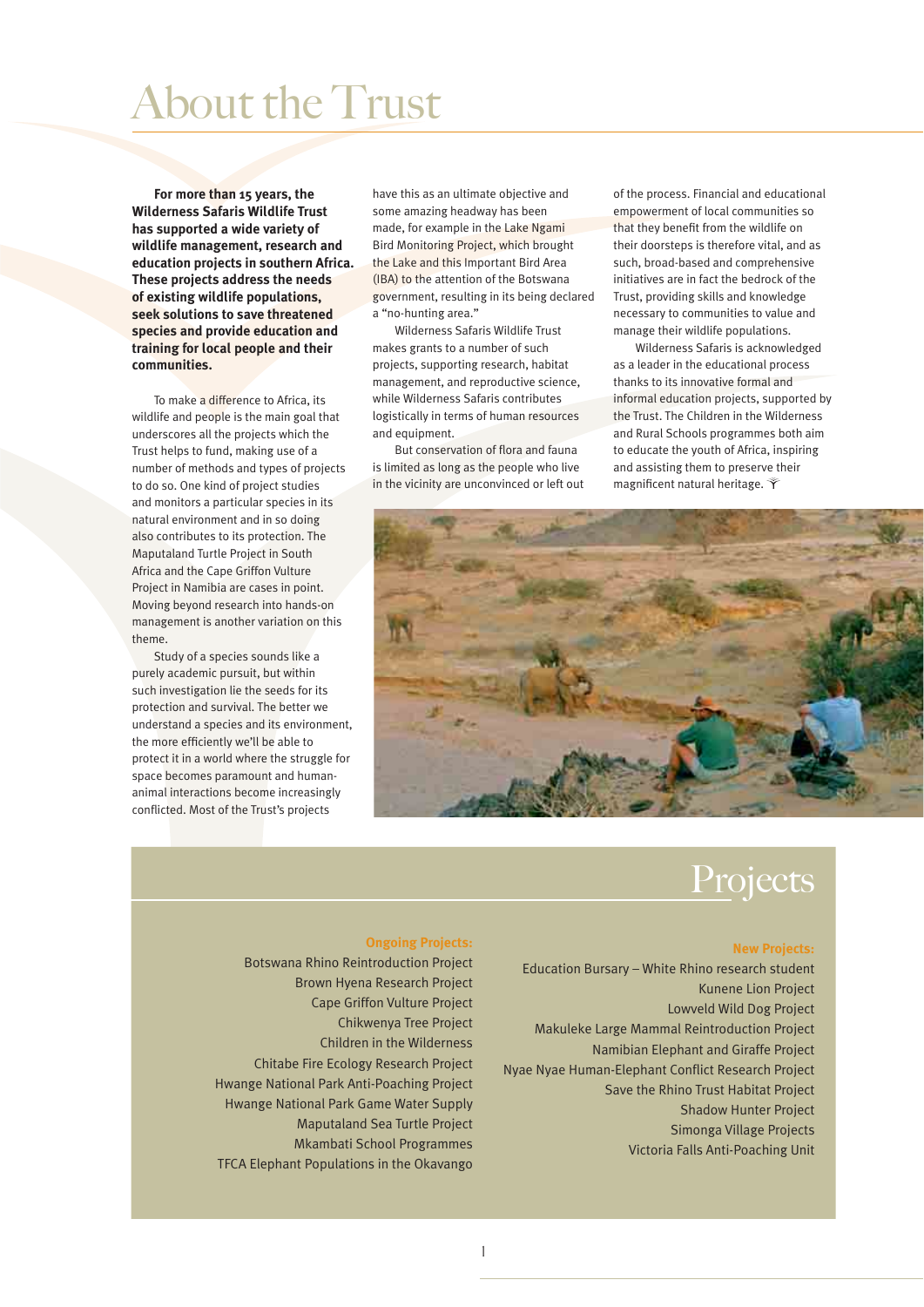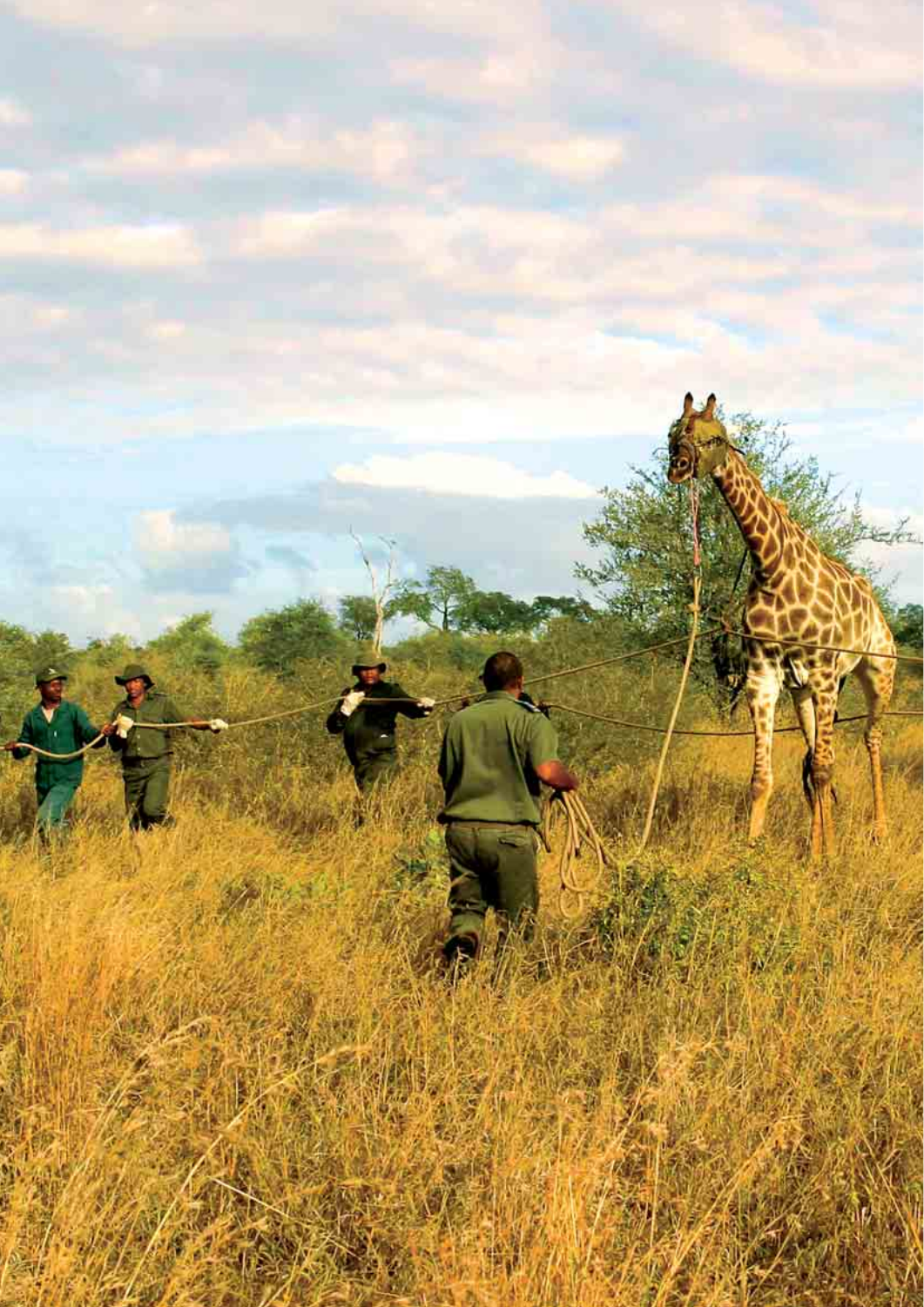# Makuleke Large Mammal Reintroduction Project

**In 2005, six white rhino, five giraffe, eight blue wildebeest, 21 Burchell's zebra and 54 impala were moved from the central district of the Kruger National Park to the Makuleke Concession. This constituted the first phase of the Makuleke Large Mammal Reintroduction Project.**

#### **Aim of the Project**

The overall aim and objective of the project is to establish a breeding nucleus of white rhino and other species in the Makuleke region of the Kruger National Park. The achievement of this will result in improved marketability of the ecotourism projects in the area and also in the improvement of the ecological integrity and diversity of the area.

In the second phase, the objective is to understand the local ecology of the white rhino in an area from which it has been absent for more than 120 years, and in so doing to provide this information to the broader conservation community. Phase three would ideally see the establishment of further species in the area.

#### **Background**

The far north-eastern corner of South Africa, a remote triangle of lush land situated between the Limpopo and Luvuvhu rivers, was added onto the Kruger National Park in 1969, but was never developed as a tourist destination by the Kruger authorities. While its biological and historical diversity and importance were recognised, the area has never been viewed as a priority for game population.

As a result, any wildlife in the area recolonised it naturally, coming down from Zimbabwe and over the Luvuvhu River, and included all naturally occurring mammals – with two notable exceptions: the black and white rhino. White rhino had been hunted out of the entire lowveld by the late nineteenth century, while the last record of black rhino in the area was in the south of the Kruger in the 1930s.

From the human point of view, the 1969 addition of the land to Kruger had been accomplished by the forced removal of the Makuleke people from its ancestral land. In 1998, the Makuleke were granted their land back, and a landmark agreement between the Makuleke and the South Africa National Parks was reached, where the Kruger would continue to manage the area and to receive gate fees at the Pafuri Gate, but the Makuleke would have the rights to enter into partnership with the private sector to develop an ecotourism product for the area from which they could benefit in terms of skill provision. job creation, lease payments and equity shares. Since then two private lodges have been opened in the area – The Outpost, and Wilderness Safaris' Pafuri Camp.

In recent years the amount of poaching in the concession had been enormous, thus reducing numbers of key medium-sized ungulates such as impala, nyala and bushbuck, as well as impacting on populations of species such as Burchell's zebra. Blue wildebeest and giraffe for an unknown reason were not found on the concession, although they are known to have occurred historically.

The Makuleke Large Mammal Project aims to assist in a number of ways. Firstly, the intrinsic overall biological value of the Makuleke area needs to be carefully and responsibly managed. Secondly, it needs to deliver results with regard to the local community's expectations around employment, skills transfer and income generation – in a sustainable fashion.

Following on from this, the partnership between the parastatal Kruger National Park, the Makuleke Community and private enterprise Wilderness Safaris will be seen as a model for communitybased conservation and ecotourism in South Africa (and further afield), and everything possible to make this succeed  $-$  for the benefit of conservation in the country – needs to be implemented.

The initial stage of the project (in 2005) involved the capture and relocation of the large mammals mentioned above: white rhino, giraffe, blue wildebeest, Burchell's zebra and impala. In general the operation was successful; one rhino left the concession while the rest remained

and an unexpected bonus was the birth of a baby rhino in February 2006!

Phase Two of the project has seen the engagement of a MSc. student from a South African university who monitors and studies the white rhino population on a daily basis for a year-long period. This will result in a MSc. degree and a number of peer-reviewed papers, popular articles and reports as well as an improved knowledge of the ecology of this species in the wild  $\tilde{\mathbf{Y}}$ 

*So far, the reintroduction of the animals has gone some way to achieving the objectives below:*

- *i) Bolstering the ecotourism potential of the area and thus the viability and sustainability of job creation and ultimately this seminal contractual park.*
- *ii) Establishing a breeding nucleus of white rhino, in the far north of Kruger that will further accelerate recolonisation of neighbouring areas, both to the south in the Park and to the north in the Sengwe corridor between KNP and Gonarezhou National Park in Zimbabwe.*
- *iii) Restoring the ecological integrity of the area through the introduction of significant species that have been absent, for more than 120 years in the case of the white rhino and an unknown period in the case of the blue wildebeest and giraffe.*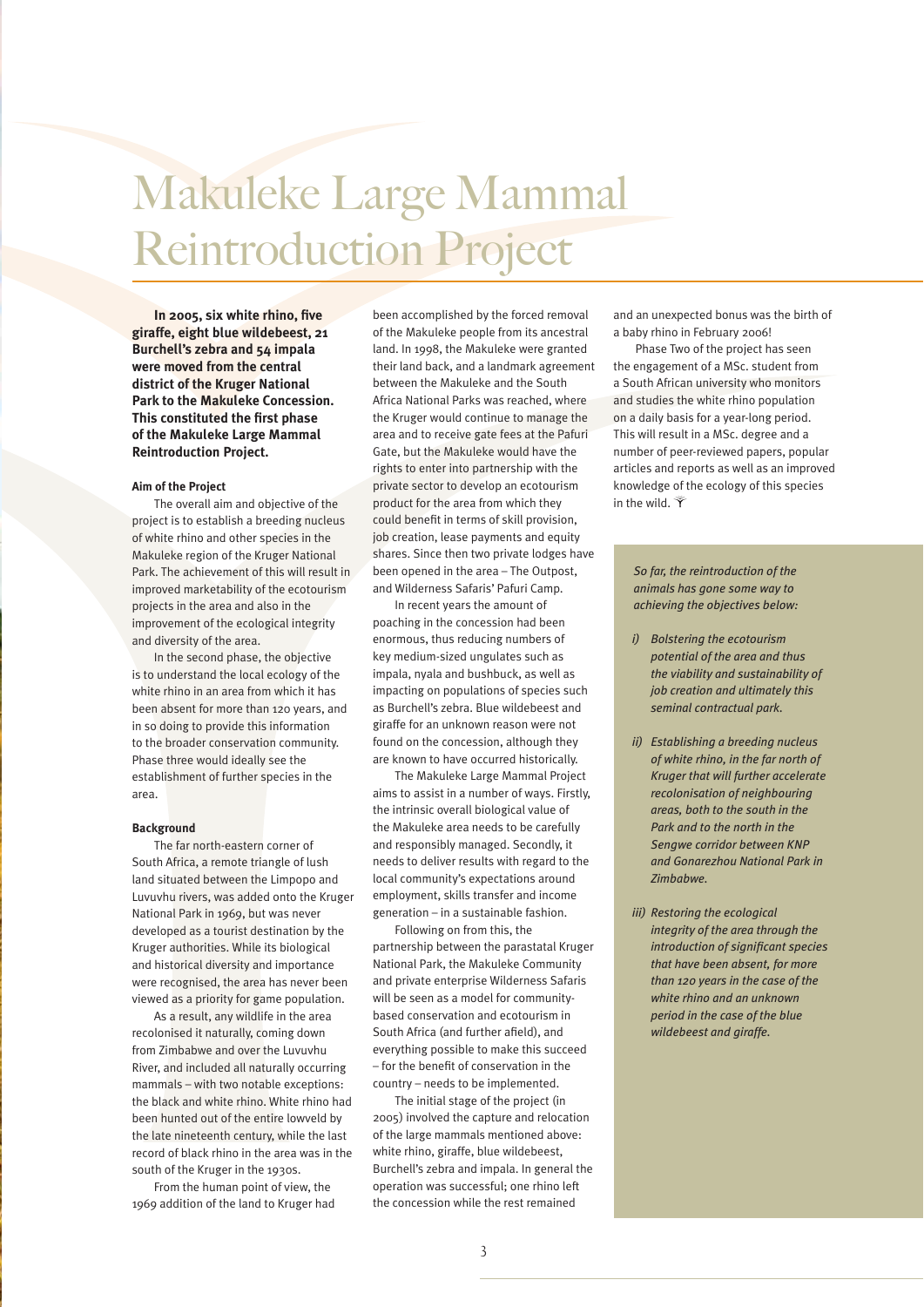# Lowveld Wild Dog Project

**The African wild dog has always been an iconic species, whether historically – until fairly recently it was considered "cruel" and killed as "vermin" – or as the second rarest carnivore in Africa. The Lowveld Wild Dog Project, taking place in the Savé Valley Conservancy (SVC) in the south-east lowveld of Zimbabwe, aims to look at the distribution and**  status of the species - specifically **outside of protected areas.**

Established in 1996, the Lowveld Wild Dog Project (LWDP) initially focused on investigating the behaviour and ecology of the African wild dog population in an environment where the densities of lion and spotted hyaena were low. The two species are wild dogs' two main competitors and the newly-formed Savé Valley Conservancy provided an ideal study site as it had a healthy wild dog population but very low densities of lion and spotted hyaena.

While the main focus was on the field research, much awareness and education was done with the ranching community within the region and also with the local communities. This work did a lot to improve the image of wild dogs and it is important work that continues today.

The wild dog population in the SVC grew from about 64 individuals in 4 packs in 1996 to an estimated 190 individuals in 10 packs by October 2004. This is currently the highest known density of African wild dogs anywhere in their range.

The challenges facing wild dog conservation have changed since the project began, moving away from researching and protecting populations in large, state-protected areas to looking more intensely at the viability of wild dog populations outside of these areas. The SVC is perfectly placed for this as it lies entirely outside of state-protected areas, and due to the recent land redistribution programme in Zimbabwe, now constitutes a mosaic of land uses, comprising commercial game ranches and subsistence livestock farmers. In addition, due to the large size of the SVC population, wild dogs are beginning to expand beyond its boundaries and into neighbouring communal land.

In looking at livestock depredation by wild dogs, the findings have so far been surprising: only three incidents in 2005 – this ironically, while good news for the dogs, limits the extent to which the researchers can work on the threat!



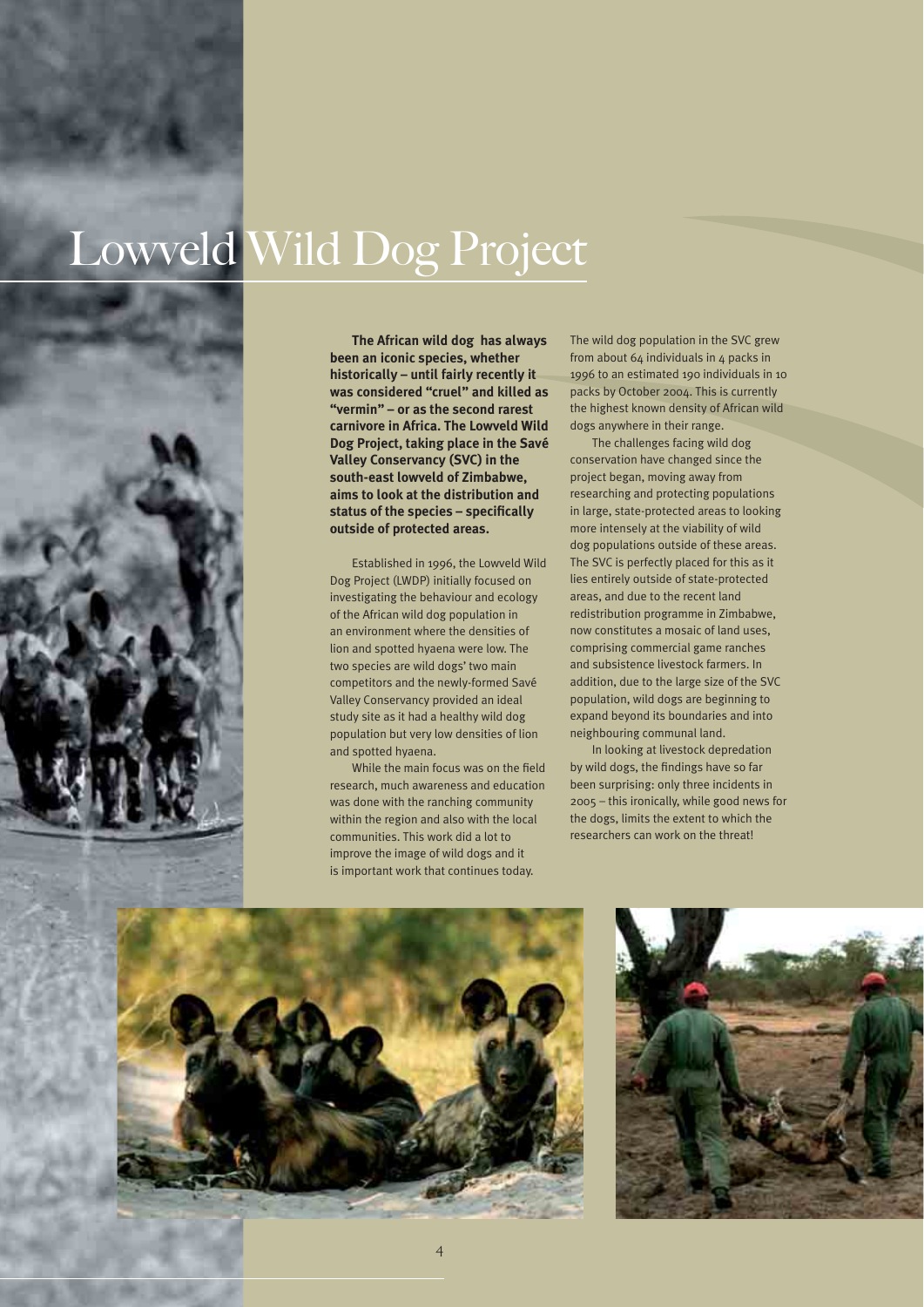#### **Recent changes in SVC affecting wild dogs**

During the last four years, approximately 26% of the land area of the SVC has been invaded by subsistence farmers, resulting in widespread habitat destruction due to the clearing of woodland for crops, the influx of large numbers of livestock, and the local depletion of wildlife due to intensive snaring.

It was this last point that initiated a change of focus in the Project. After five lion and eleven wild dogs were killed by snares, Peter Lindsey and Stephanie Romanach began looking at the impact snaring has on non-target species such as wild dogs, as well as identifying snaring patterns and occurrences - and finally, interviewing poachers after arrest to find out why they hunt in the SVC. This last objective may well help the SVC to reduce snaring.

#### **Conclusion**

By virtue of the recent political climate in Zimbabwe, and the resultant changes in land tenure in parts of the conservancy, SVC now represents a microcosm of the problems facing wild dog conservation over large parts of their geographic range. Finding tools to reduce conflict and promote coexistence between wild dogs and game ranchers and subsistence livestock farmers represents the key objectives to the proposed research project.  $\check{\Upsilon}$ 



#### *Peter Lindsey reports:*

*Between August and December 2005, we recorded 449 poaching incidents within SVC (not including occupied properties where we cannot move), resulting in the death of at least 295 animals of 22 species. We also recorded 3 272 new snares set within SVC during this period. These figures do not, of course, include poaching incidents that went undetected. On a positive note, SVC have a very strong anti-poaching force and the problem is controlled greatly relative to what would be the case were those controls removed.*

*This work is going well, although it can be a bit depressing and it takes up the majority of our time. The results should be extremely informative and we hope will have the potential to benefit anti-poaching efforts within SVC, and to highlight the threat posed by the bush meat trade to wildlife in southern Africa (most work on the bush meat trade having been done previously in West and Central Africa).*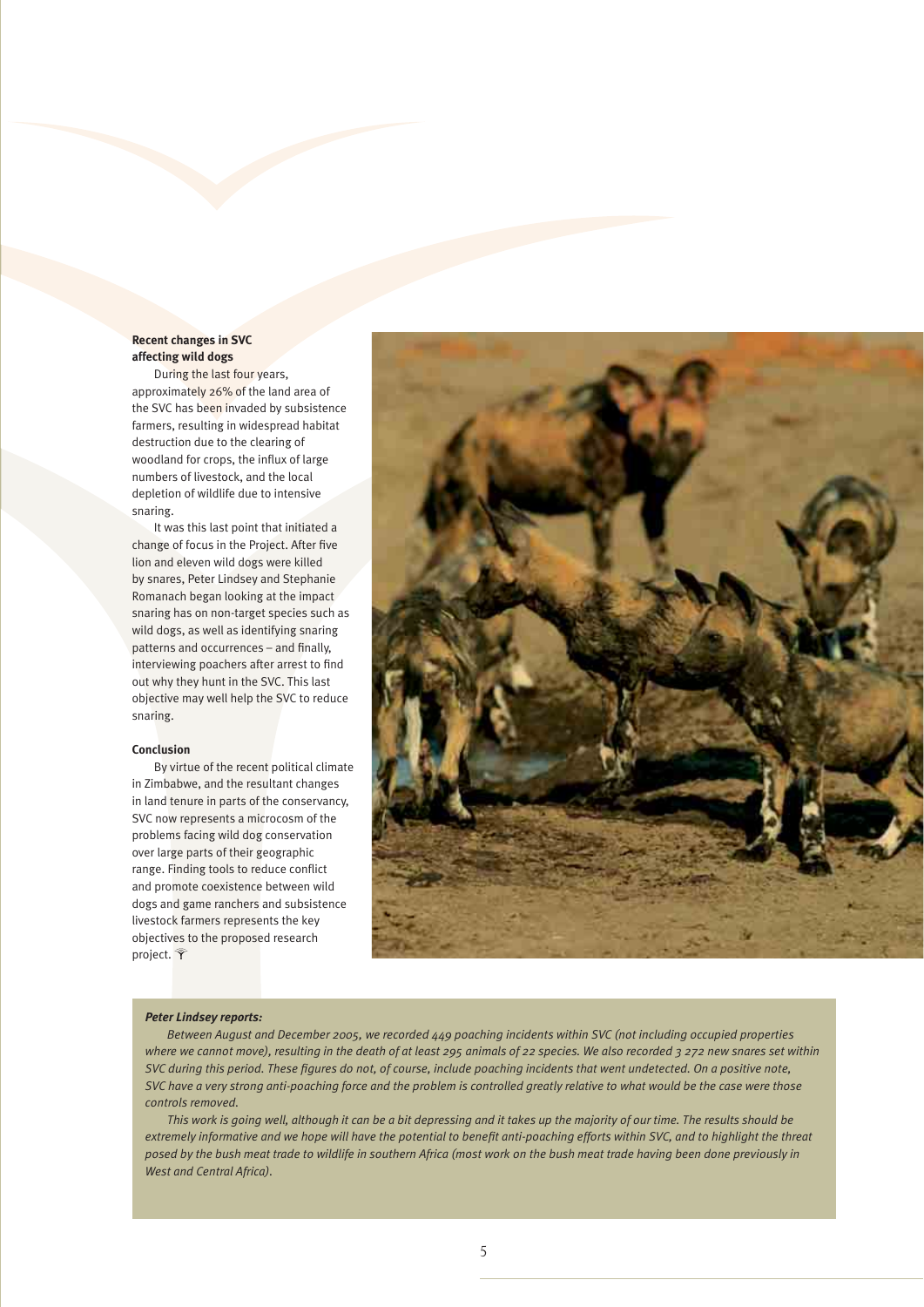# Save the Rhino Trust Project



**25 years ago, as a result of poaching, the black rhino teetered on the edge of extinction. In response, Save the Rhino Trust (SRT), a non-governmental organisation, was formed and, together with local communities, succeeded in eliminating poaching in the Kunene region of Namibia. Today north-west Namibia holds the largest unfenced population of black rhino in Africa.** 

In September 2005, a black rhino workshop was held in Grootberg, north-west Namibia, among different stakeholders, where different research needs for black rhino were identified – amongst them, the need to research the habitat of the black rhino on a local scale. This project aims to explore the use of habitat by the black rhino within its range, taking into account plant density, diversity, composition of trees and shrubs, and investigate the influence of terrain on both the vegetation and on the black rhino.

To date, Save the Rhino Trust has location data (GPS) for individual rhino in the north-west and understands the habitat on a large scale. The study found that rhino were more likely to occur in areas that were close to springs, further away from human habitation, and areas of higher altitudes. The availability of good plant browse was seen as a major influence on black rhino distribution but there have been no local scale, floristic studies of vegetation based on the known black rhino range. The main objective of this study is to answer this by characterising black rhino habitat use and suitability within their current range based on a local scale vegetation study.

SRT's location data for individual rhino will be pooled and used to calculate the size of each home range, and therefore determine the various parts of the area that are "high use", "low use" or "no use" areas of the individual rhinoceros. Within these the composition of plants, their diversity, types, height, and density, and where they are found will all be observed.

The project will aid in determining suitable habitats for black rhino within potential reintroduction sites. It also aims to establish a means of rapid monitoring of black rhino habitat, which can be incorporated into Save the Rhino Trust monitoring programme. Finally, the study will add to the much-needed vegetation diversity database in these areas.

The beneficiaries of the project include the Ministry of Environment and Tourism (aiding in their reintroduction programmes), local community, local guides and tour operators in adding to their knowledge, and SRT in helping the Trust to establish a means of rapid monitoring of their rare charges.  $\check{\gamma}$ 

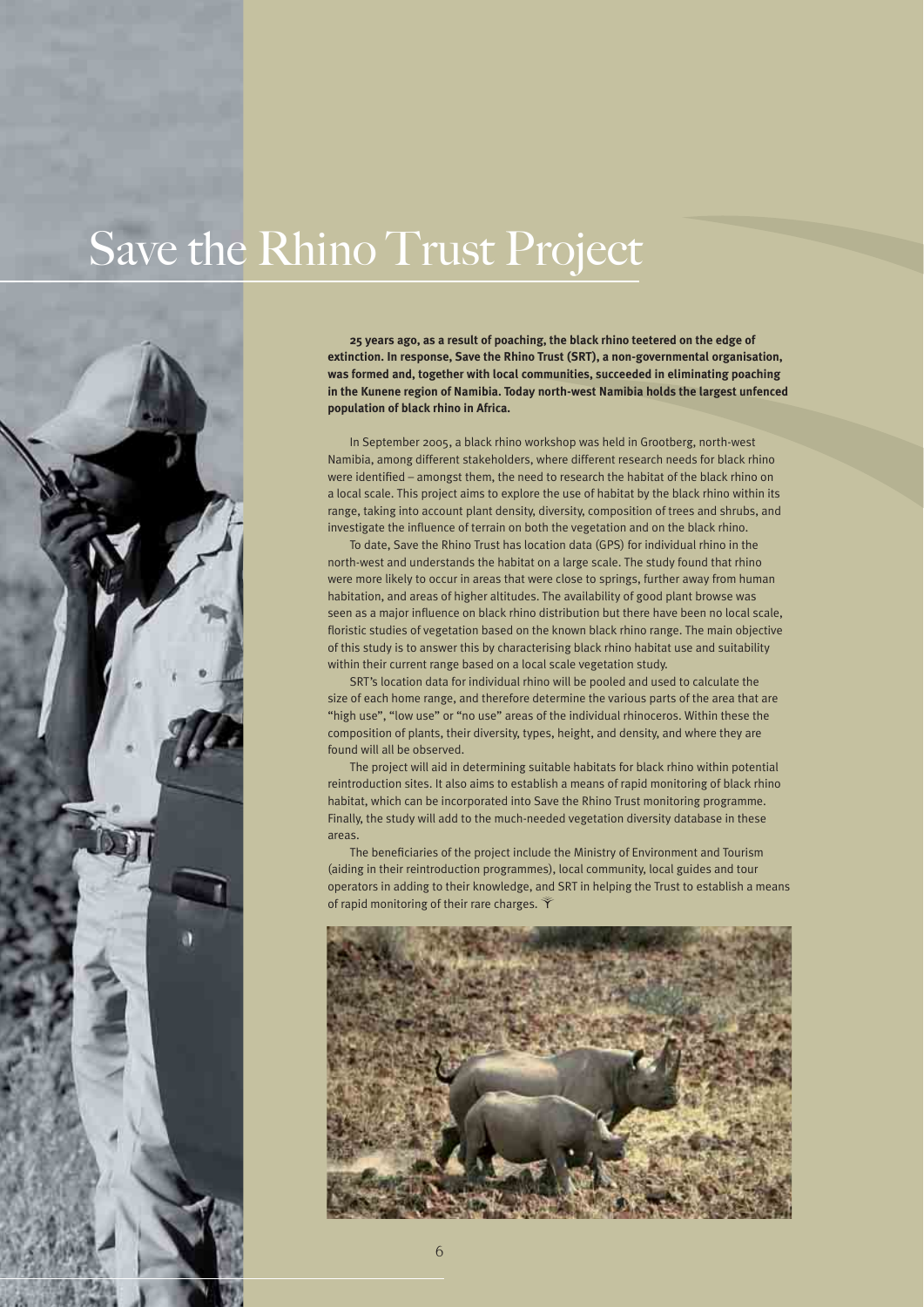### Shadow Hunter Project

**The black mongoose (Galerella nigrata) has only recently been proposed as a separate species to the slender mongoose. As a separate species, it has almost never been studied in depth with regards to its behaviour and ecology, and considering that it is thought to be the largest endemic Namibian carnivore, such study has become vital.**

The Shadow Hunter Project was therefore established in 2004, with the purpose of raising funds, developing Namibian research capacity, and planning and undertaking research to build a sound database of behavioural, ecological,

environmental and taxonomic knowledge. This will hopefully result in an assessment of the conservation status of the black mongoose.

A secondary but no less important aim is to protect the unique environment in which the black mongoose ranges. This can be done through education of local communities, research of the animal and upgrading of the protected areas network in Namibia.

The study is taking place in the Erongo Mountains Nature Conservancy, 10km from the town of Omaruru, in the Erongo Region of Namibia. The Trust contributed to the funding of a trapping survey, securing

accommodation and field equipment for the research. The extensive rains that fell in Namibia in summer delayed the trapping survey, which will now take place within a period of two and a half weeks in July 2006.

The benefits of the project include increasing the available knowledge not only of the black mongoose but of the Erongo ecosystem as a whole, which can then be applied to conservation schemes for the region.  $\check{\Upsilon}$ 

# Nyae Nyae Human-Elephant Conflict Research Project

**For rural Namibians, elephants pose a considerable threat to their livelihoods – as they destroy crops, damage water points and injure or even kill humans. Thus the relationship between elephants and people is becoming a growing conservation concern and confl icts are increasing, occurring particularly in rural areas on the border of protected areas**  and specifically at waterholes.

The Nyae Nyae Elephant Project was developed to help develop effective strategies to reduce human-elephant conflicts in the Nyae Nyae Conservancy, where the Ju/'hoansi people live. This project is being carried out in the Nyae Nyae Conservancy and Khaudum National Park.

The Project, managed by Dr Tammie Matson, aims to gain a fuller understanding of elephant behaviour that takes place at waterholes, by investigating what influences their patterns of activity

there, such as sex and herd composition, time of day and season. At the same time, factors affecting incidences of humanelephant clashes in the region are being investigated and an evaluation of current measures to ameliorate problems is being carried out.

The serious damage that elephants cause at waterholes during the dry season is of great concern to the Nyae Nyae community, when large numbers of animals and humans depend on them for water. There is extensive damage to water installations and herds of several hundred elephants have been observed at a single waterhole, causing serious pressure at this time of year.

The aim of the project is to identify the behavioural, environmental and anthropogenic factors influencing the occurrence of human-elephant conflicts in the Nyae Nyae Conservancy, as a basis for sustainable development and conservation of elephants.

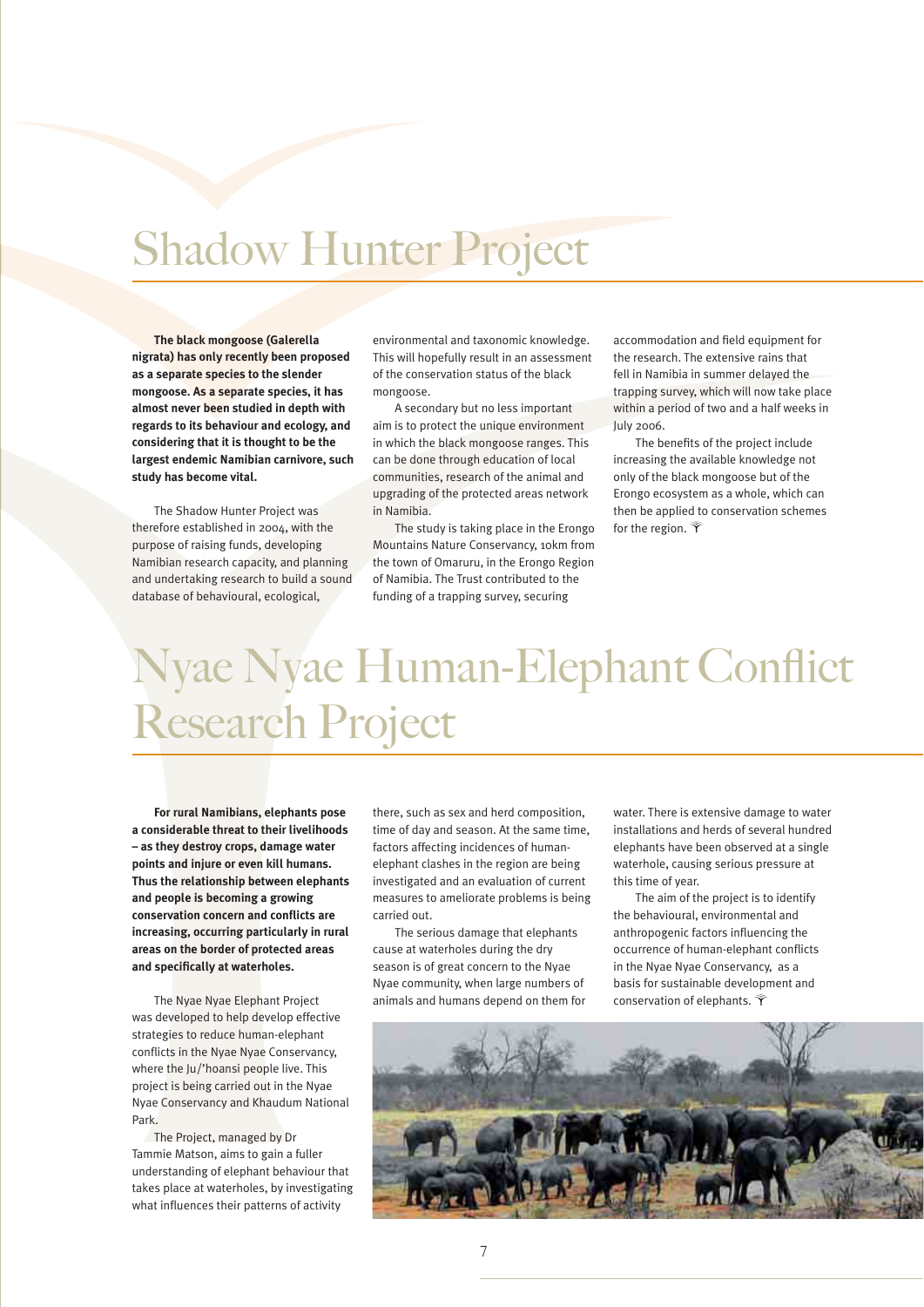

# Victoria Falls Anti-Poaching Unit



**The world-famous Victoria Falls in Zimbabwe is surrounded by two state-protected areas (the Victoria Falls National Park and the 57 000-hectare Zambezi National Park) which are home to numerous plant and animal species. Recently these areas have been subjected to illegal utilisation at alarming levels.**

The Victoria Falls Anti-Poaching Unit (VFAPU) is a privately managed anti-poaching unit established by Charles Brightman in 1999. Since then it has worked to patrol a 50 km<sup>2</sup> area surrounding the Victoria Falls, to date capturing several hundred poachers and removing over 16 000 snares from this area.

Mammal poaching is as a result of the bushmeat trade, which has led to local depletion of species such as kudu, impala, eland, common duiker, warthog and buffalo, mainly through snaring. A number of elephants have also been shot and their tusks removed.

Two volunteers are in charge of darting and treating mammals wounded by snares. Since the costs for immobilisation and antibiotic drugs are extremely high and these drugs are not always readily available, the longterm intention is to employ a team of professional scouts large enough to cover the area surrounding Victoria Falls Village so as to effectively control or at least minimise wood and mammal poaching.

Wood poaching is rife as it is one of the only means of getting fuel for basic needs, and vast quantities of wood are being removed from the protected areas on a daily basis. Many people make a living from the sale of carved wooden curios to tourists, destroying indigenous hardwood trees, such as African Ebony, and the Mukwa in the process. To prevent further destruction, the VFAPU is working with the Forestry Commission in finding alternative means for convicted wood carvers to earn a living; programmes teaching skills such as weaving and embroidery have been implemented.

Finally, the VFAPU aims to educate the local populace, reinforcing the benefits of conservation of their natural resources.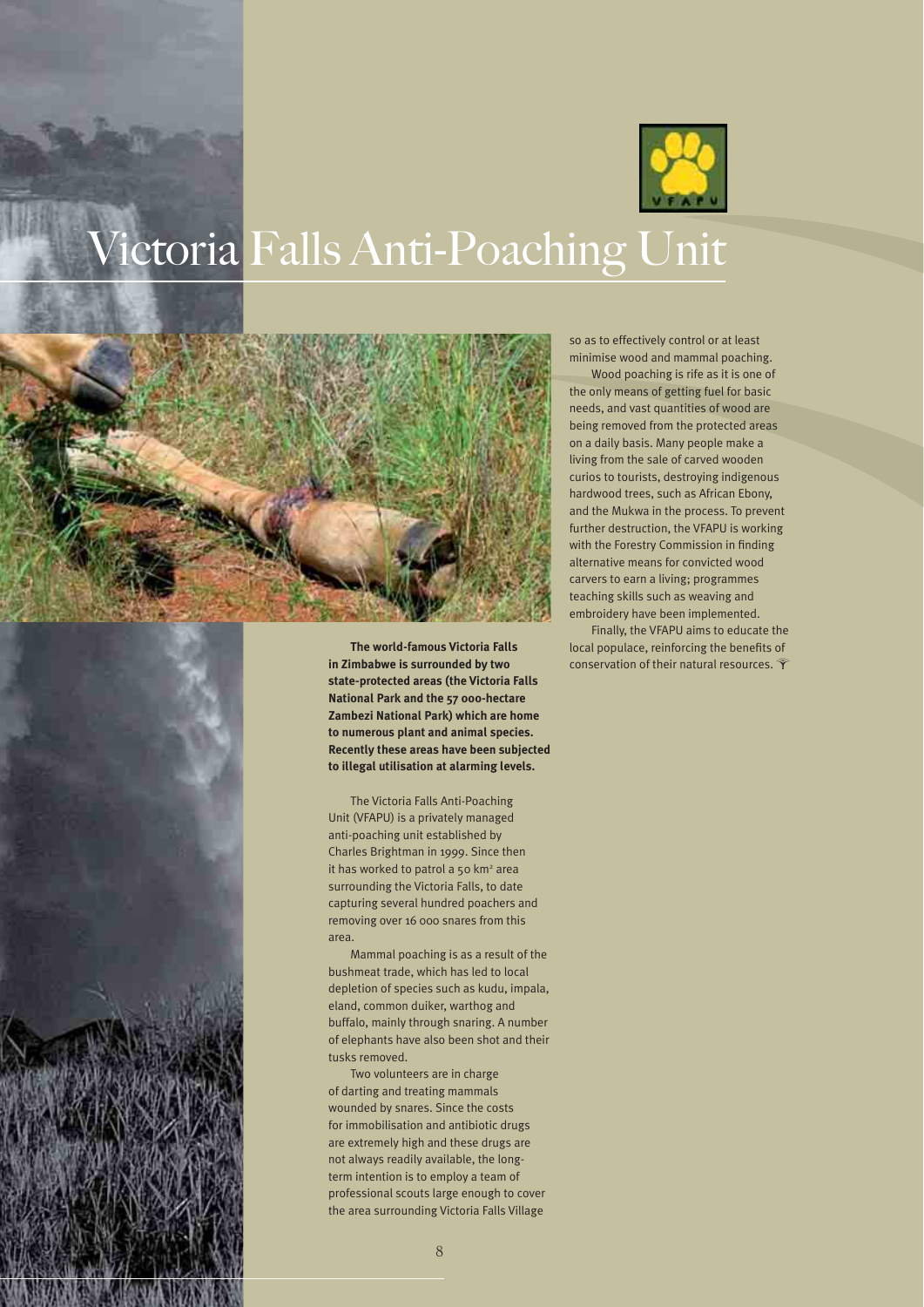# Namibian Elephant and Giraffe Project



**Everywhere in Africa that elephants live, the challenge of the long-term management of these populations has risen. Confrontations with humans are increasing as both human and elephant numbers grow. The elephants in the Omusati Region of Namibia are no exception to both these aspects. In this Project, the elephants involved inhabit both the protected Etosha National Park and the communal farming areas of the Uukwuluudhi Conservancy. The study aims to gain an understanding of the species in both areas, to develop an improved sustainable management**  system and to benefit people and animals **in the area.**

The Namibian Elephant and Giraffe Trust (NEGT) was formed in 2001, with the overall aim to provide scientifically

gathered data on elephants and other large mammals to local, regional and national decision-makers. Initially based in the Kunene Region, in May 2005 the Ministry of Environment and Tourism (MET) requested that NEGT undertake a detailed study of the elephants in the Omusati Region. This project is the result and is designed to be a collaborative research effort between NEGT, MET and the Uukwuluudhi Conservancy, identifying and monitoring elephants in the Kunene and Omusati regions.

In October 2005, four GPS collars were fitted to free-ranging male elephants (two sub-adults and two large adults), both inside and outside the Uukwuluudhi Conservancy area. So far, the data collected has shown great variation in the ranges of the four animals over the dry season, one elephant moving

approximately 150km from the point of collaring!

All herds in the research areas, their social behaviours and individual characteristics, are being identified using observational and photographic techniques, and collected into photographic libraries. The information collected includes aspects of population dynamics such as social behaviour, population structure and age distribution within the herds.

In general, results show that seasonal activity of behaviour varies considerably. For example, the amount of time spent resting during the hot dry season increases; social activities and water activities decrease during the same period.  $\check{\Upsilon}$ 

# Educational Bursary

The Wilderness Trust has already played an important funding role in the environmental education process in rural areas across southern Africa and has now begun funding bursaries for students either at graduate or post graduate level in the wildlife and environmental fields.

The first recipient of our Bursary Fund is registered as a student at Stellenbosch University, South Africa, on the programme MSc Conservation Ecology as of January 2006, under the supervision of Dr. Alison Leslie. Prof. Norman Owen-Smith, based at the University of the Witwatersrand, Johannesburg, is the co-supervisor. The aim of the MSc thesis is to observe and monitor the feeding ecology and behaviour of six reintroduced white rhino, Ceratotherium simum simum, to the Makuleke region of the Kruger National Park. (See the Makuleke Large Mammal Reintroduction Project.) Particular attention will be paid to habitat use, diet selection and establishment of territory as well as an assessment of the long-term benefits of this megaherbivore's presence.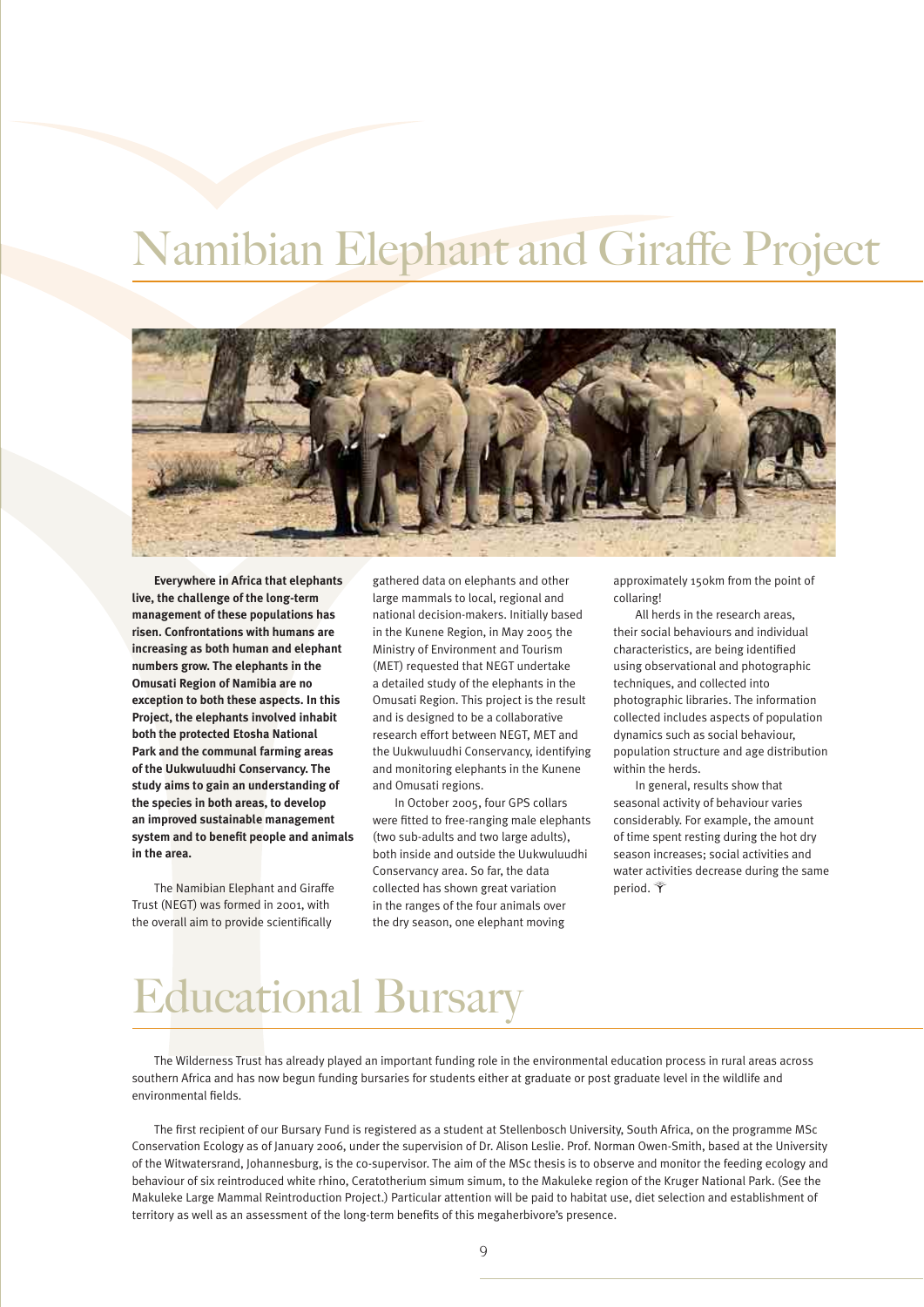

**Namibia supports a unique population of desert-adapted lions that survive in the harsh Namib Desert. This "desert" lion is highly valued, both aesthetically and financially, as a prominent feature of the growing tourism industry and Namibia has received international recognition for its progressive and successful conservation efforts. However, there has been a**  significant increase in wildlife numbers. **especially in the Kunene Region and as a result, conflict between the Kunene lions and the local people is growing, as lions prey on domestic livestock. To protect their animals, farmers often shoot, trap or poison the lions, negatively impacting on the tourism industry; at the same time however, the local communities are the ones that have to bear the cost of living with the lions.**

Therefore, for the long-term conservation of Kunene lions to succeed, there is a need to monitor their population ecology and to address human-lion conflicts.

The Kunene Lion Project aims to gain an improved understanding of the ecology of lions, which will help in the successful conservation of the species, benefiting both the tourism industry and the local communities.

There is a need for reliable scientific data on the ecology of the Kunene lion population, with applied research with regard to its numbers, behaviour such as movements, dispersal and reproduction. An intensive research project began in 1999 to this end, with the following aims: collect sound ecological data, address human-lion conflicts, and develop a National Lion Conservation Strategy. This research has yielded valuable results. What is clear is that the number of lions has increased and subsequently their range has expanded – both of which have had an impact on the surrounding communities: the frequency of human-lion conflicts have increased significantly.  $\check{\Upsilon}$ 

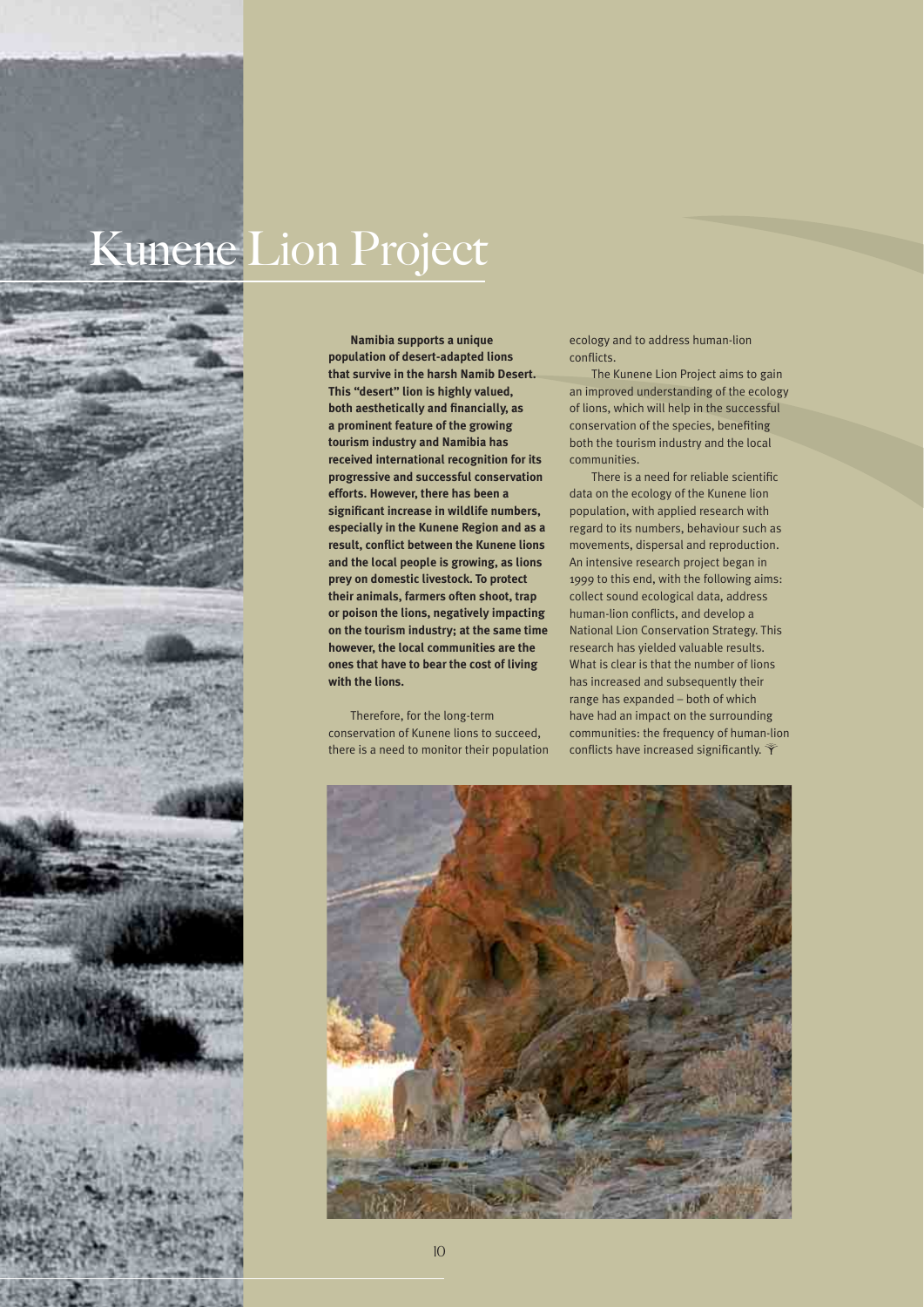# Botswana Rhino Relocation and Reintroduction Project

**This project, fondly known as the Mombo Rhino Project, has continued to be an incredible success story, with eight baby rhino being born between 2001 and the time of going to press.** 

#### **Background**

Up until the mid-20th century, both species of rhino had been historically found in Botswana, with the black rhino confined to the Kwando-Chobe area. while the white rhino had been common throughout the area. By the early 1990s, almost all wild rhino had been killed. A substantial piece of the jigsaw of biodiversity was thus absent from areas which were otherwise rich in wildlife.

In 2001, collaborative conservation efforts between Wilderness Safaris, Wilderness Safaris Wildlife Trust, Botswana's Department of Wildlife (DWNP) and the Botswana Government successfully reintroduced the white rhino into the Mombo area of the Moremi Game Reserve. Releases took place over two years, with almost 30 white rhino being moved into the Mombo concession.

Phase 2 began with the release of four black rhino in late 2003 – again, a pioneer population of two bulls and two cows. As this species is so highly endangered, the SADC (Southern African Development Community) Rhino Group is assisting with sourcing further animals. Six individuals will be brought to Botswana during 2006, from Eastern Cape Parks and North West Parks, in South Africa, and possibly from troubled areas in Zimbabwe. Finally, satellite transmitters are being considered for future releases, so as to minimise disturbance during monitoring. However, these devices, and running them, are very expensive so their application will depend on donations received.

Thanks to the project, breeding populations of both African rhino species have been re-established in the Okavango Delta, and aside from the intrinsic value that is added to world rhino numbers and population distributions, guests to Wilderness Safaris' camps have the privilege of encountering rhino on game drives – an encounter that enhances the concept of changing lives of people and Africa.  $\check{\Upsilon}$ 







#### *Map Ives, Environmental Manager reports:*

We can now state confidently that this project has been a great success. It is now just over three years since the first release, *and at the time of writing we have 38 wild white rhino in Botswana as a result, eight of which were born in the Okavango Delta. An absent species has been reintroduced and is doing extremely well here. We have had veteran guides visit us who last saw rhino in this area in the 1980s, and to see a wild rhino here again quite literally brought tears to their eyes.*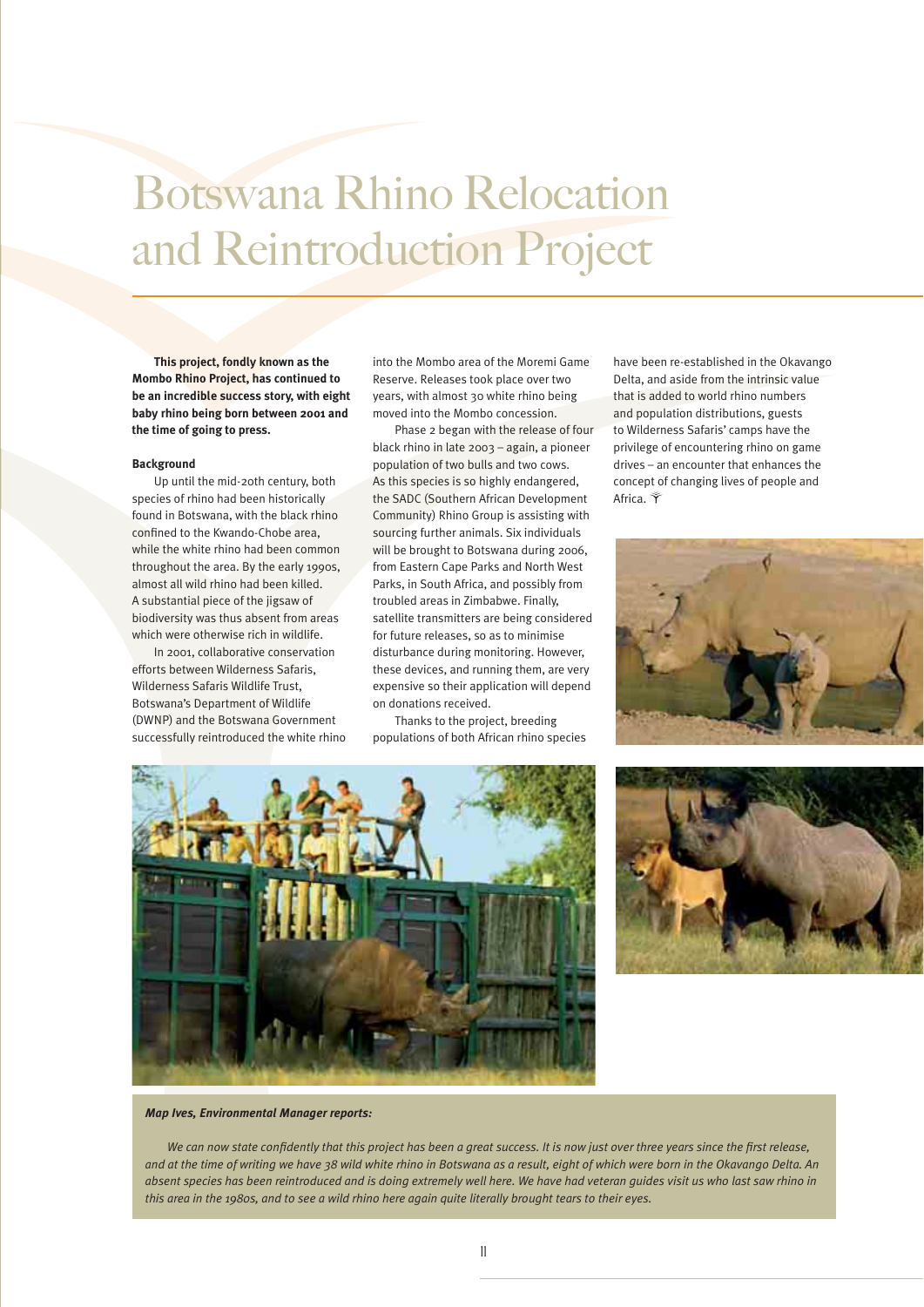## Brown Hyena Research Project





**The Namib Desert Brown Hyena Project has been studying the unique predator-prey ecosystem between the brown hyena and Cape fur seal, in the coastal areas of Restricted Diamond Area No.1 (Sperrgebiet). Since there are no other large predators, this small, shy animal is the top predator of the area,**  and therefore also comes into conflict **with humans.** 

Over the past year, using GPS telemetry sponsored by the Trust and others, several hyena have been collared, tracked, and monitored, adding to the knowledge of the species. The beginning of 2006 saw work begin in the inland areas of Sperrgebiet, with amazing preliminary results. More than 14 000 GPS locations were downloaded from the collar of an animal known as "Alfie," after it had dropped off him at the correct time. For example, he visited the Baker's Bay seal colony twice during the five months; this was unexpected because the colony is

far from his territory and even his home range.

The Project received funding to fit an additional four brown hyena with GPS collars.

Attempts to increase awareness of the brown hyena in towns and rural areas continued with some success. The first results of the carnivore inventory. mapping and increased awareness project were also published. The researchers gained valuable and unique data from the questionnaire and sighting form project, which will be included in the Namibian Carnivore ATLAS programme.

A positive outcome is that although the majority of farmers experience major problems with carnivores, their general attitude towards carnivore conservation is positive. This year the project will include distributing sighting forms and keeping the Environmental Information Centre going. More time will be spent in education at schools and promoting other environmental activities around Luderitz.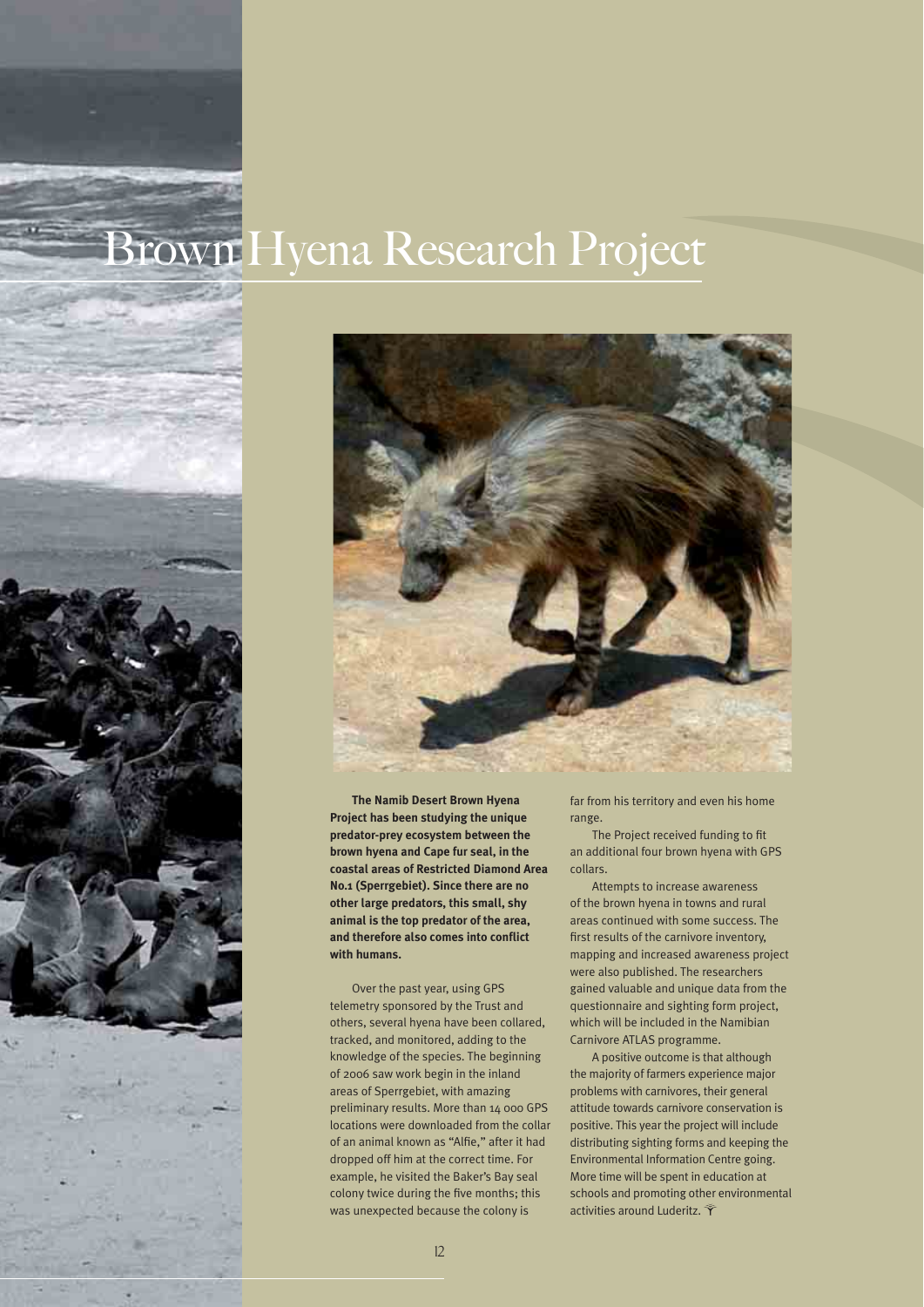# Cape Griffon Vulture Project - REST



**The Cape Griffon Vulture is Namibia's most endangered resident bird species with only twelve individuals remaining in the country in early 2005. The decline in its population has been due to the use of poisons, habitat destruction and**  dietary deficiencies. Up until now few **studies have been done on the role vultures play as part of the ecosystem, so the project, run by Maria Diekmann and the Rare & Endangered Species Trust (REST) is vital for the continued existence of these birds in Namibia.**

2005 proved to be a very productive and successful year for the Cape Griffon Vulture Project as it moved into the next phase – releasing the first of these iconic birds back into the wilds of Namibia. Satellite transmitters attached to the "new" birds as well as the others are

providing incredible new information for the researchers on aspects such as flight patterns, speeds, altitudes and breeding behaviour

SOFE (Spirit of Free Enterprise) is the Cape Griffon Vulture whose satellite collar is being sponsored by Wilderness Safaris Wildlife Trust and Namibia Nature Foundation. He has joined up with a female White-backed Vulture and this union resulted in a chick hatching around the 8th of July 2005. The chick was killed, probably by a Tawny Eagle. This hybridisation is a concern for the genetic well being of the remaining Cape Griffons in Namibia and REST continue to watch this with interest. Further reintroductions of this endangered species will help to lessen this risk and to provide breeding alternatives for adult Cape Griffons.





#### *Letter from Maria*

Yesterday - Sunday the 23rd October 2005 - we released the first Cape Griffon Vultures back into the wild in Namibia. All of the wild-bred releasable birds flew straight out of their crates and high into the sky to join their wild Namibian buddies. Our neighbour *donated a large cow and so numerous White-backed and Lappet-faced Vultures came in to feed directly after the release. Emperor, one of 12 of Namibia's historical remaining wild Capes, also made an appearance at the carcass for the media. Our three captiveborn birds perched close to the ground for a couple of hours to check this whole event out, but after a couple of hours took to the*  blue and were off. Quite understandable considering this was their very first free flight.

*The whole dream team here in Namibia thanks everyone for their wonderful support and the 'good vibes' sent over here.*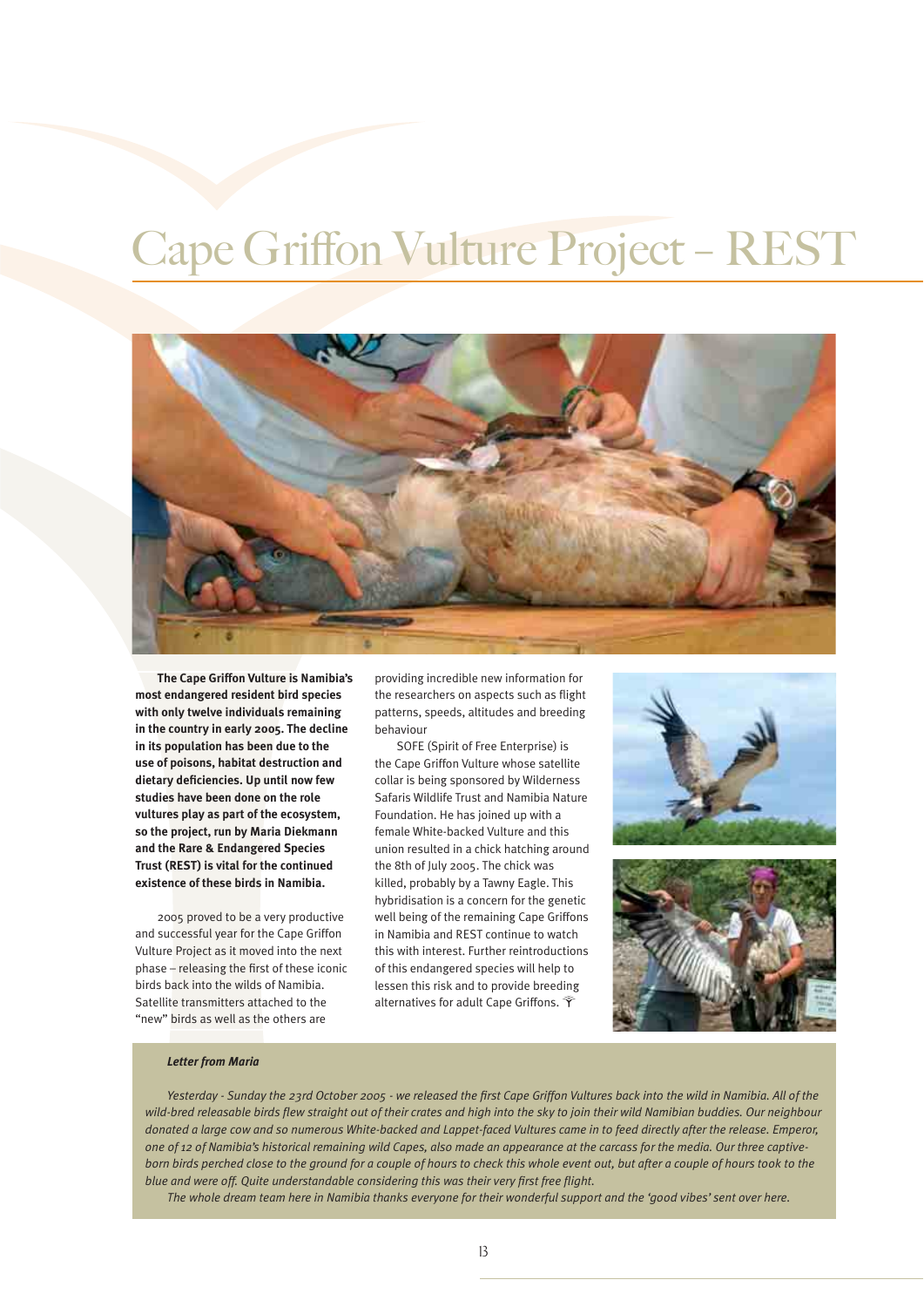## Children in the Wilderness



**The Children in the Wilderness programme is in its fifth year of operation and has successfully hosted more than 7 000 "children-in-camp days" in Wilderness Safaris camps in Botswana, Namibia, Malawi, and South Africa – and the numbers are climbing! As the programme grows and develops, it is clear that it is helping to make a huge contribution to the sustainability of Africa's parks and a better quality of life for her people.**

#### **Botswana**

Botswana was home to the very first Children in the Wilderness camp and has hosted 580 children since the programme's inception in 2001. Most of the Batswana children come from either orphanages or centres for street children (e.g. Maun, Shakawe and Kasane) or from rural villages on the outskirts of the Delta. The backbone of the programme is the team of dedicated and passionate staff who have worked for the programme in various capacities since its inception in 2001. These people become the role models and mentoring friends that the children so often lack in their home situations.

Plans for the future include the creation of Children in the Wilderness Clubs at participating schools, through which the Follow-up Programme can be better facilitated. Currently Children in the Wilderness staff visit each of the children every second month, providing a half-day of games and education in Children in the Wilderness' unique style. We are also looking at initiating a more specialised "Wildlife Steward Programme" – a follow-up programme catering to specific

children who show a particular passion and aptitude for conservation and the environmental world. All of these ideas are helping to pave the way for an even more positive and exciting few years ahead for Children in the Wilderness Botswana.

#### **Namibia**

*"My name is Johanna. I am a girl of 13 I am orphaned girl. In my life I believed favourite plant is Welwitchia mirabilis was the arts and craft because I learned* 

Since our launch in 2002 we have conducted at least four camps a year at selected Wilderness Safaris lodges. Groups of 24 children at a time participate in well-designed educational camps in our unique outdoor learning environments. One of the key features of our camps is the ethnic diversity of both kids and staff, creating a rich and vibrant atmosphere.

The programmes this year were run at Palmwag Rhino Camp in the far north-west of the country, or at Kulala Wilderness Camp in the heart of the awesome Namib Desert. The camps mainly focused on conservation and wildlife issues, teaching the children about the wonderful diverse country in which they live. Highlights at Rhino Camp involved tracking the rare and endangered desert-adapted black rhino, in partnership with Save the Rhino Trust. At

*Children in the Wilderness is dedicated to helping children whose childhoods have been disrupted by life-threatening conditions such as illness, extreme poverty and the HIV/AIDS epidemic. Using environmental education, therapeutic recreation and good old-fashioned fun, Children in the Wilderness creates an awareness of interpersonal skills, an increased involvement*  in the environment whilst fostering the creative spirit. The programme gives the children the skills to cope with life's challenges *and educates them with the life skills necessary to actualise their greatest potential – and in the process contributes to instilling a respect and passion for their natural environment.*

The outcome of the programme benefits all. The children are inspired to strive to achieve their greatest potential; their *enthusiasm and new ideas are shared with their families and communities – and critically threatened environments are conserved.*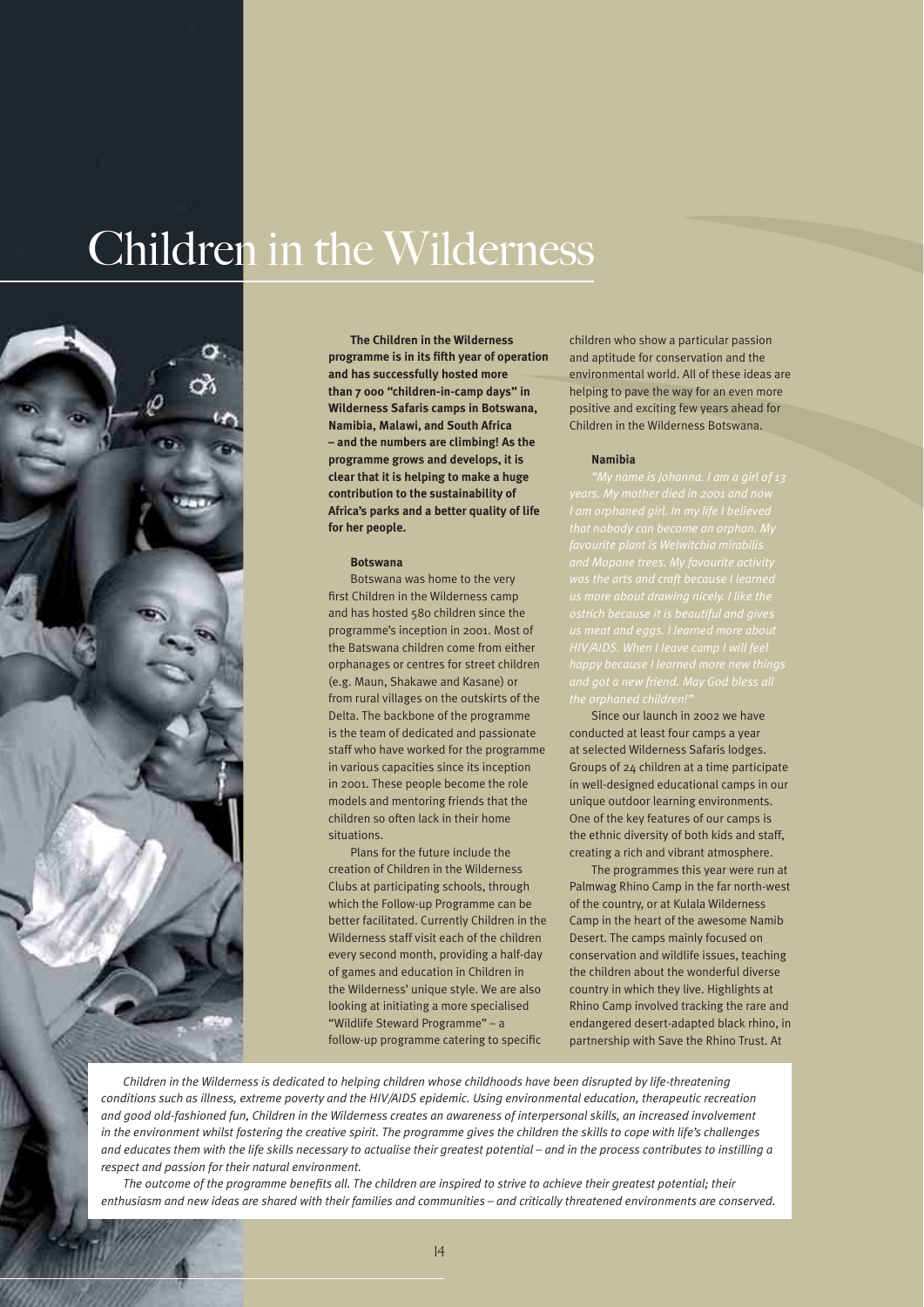Kulala Wilderness Camp we revealed the fragile desert ecology to the children, and visited some of the world's highest dunes at unforgettable Sossusvlei.

#### **Malawi**

Lonjezo Madyero is 13 and participated in the Children in the Wilderness camp at Mvuu. Both of her parents have passed away, and she lives with relatives in close proximity to Liwonde National Park. While at camp, Lonjezo learned about the importance of wildlife to the environment and to Malawi's economy. Lonjezo realised that income-generating activities like the "Liwonde Ladies" arts and crafts project helps to raise funds for the community and to create harmony between the communities and the national parks. Her favourite activities became the game and boat drives, and since attending, she has joined her school wildlife club. Her friends now know that Lonjezo is the one to go to and ask questions about the environment!

Since the Children in the Wilderness Malawi programme was launched in 2003, it has hosted more than 350 children. Its curriculum is specifically geared to using skills in village life and a key feature is the inclusion of staff from Wilderness Safaris lodges and local areas: strong, constant, positive Malawian role models are essential to the success of the programme.

A follow-up programme has been implemented, in which the patrons of the orphan care centres are employed by Children in the Wilderness Malawi to provide the children with regular activities, expanding on the knowledge learned at camp. Patrons can then follow up on specific campers with special needs such as HIV-positive campers, or those with a history of abuse.

The second element of follow-up is a school scholarship programme, enabling children who cannot afford to go on to higher education to fulfil their dreams of graduation. Children in the Wilderness Malawi is currently developing the third and final part of its follow-up  $-$  in the field of job mentorship.

#### **South Africa**

Pafuri Camp, in the northern Kruger National Park, was where the latest South African Children in the Wilderness programme was hosted, in association with 5 FM radio station's Teddy Bear Patrol 2005, the South African Police Services (SAPS), and McDonald's SA. 30 children between the ages of 10 and 16 were selected by the South African Police from various shelters in each of the metropolitan centres around South Africa (Johannesburg, Cape Town, Durban and Port Elizabeth). The children participated in a 6-day edutainment programme, with activities such as game drives, hugging



baobab trees, T-shirt painting and a bird identification course. It was a great success and Children in the Wilderness intends to continue hosting children in the Makuleke region of the Kruger National Park in the future.



*I was dazzled with the creativity and intelligence they showed… On Quiz Night they remembered not one, but ALL the trees they'd seen, they correctly identified all the dung, and they lustily made animal noises (including a buffalo, which according to them went "MOO!"). Again, I was humbled at the assumptions I had made… just because they don't go to school every day… I feel humbled at what I have learned from these children. I have no idea if I taught them anything (although I hope I did), but they taught me over and over how much we judge others, have preconceived ideas of them. And how wrong we can be. I learned how being out in the wilds allows us to heal, encourages us to see our commonalities rather than our differences and so to open up our hearts to each other and be vulnerable.* 

*Ilana Stein – Pafuri Camp Councillor*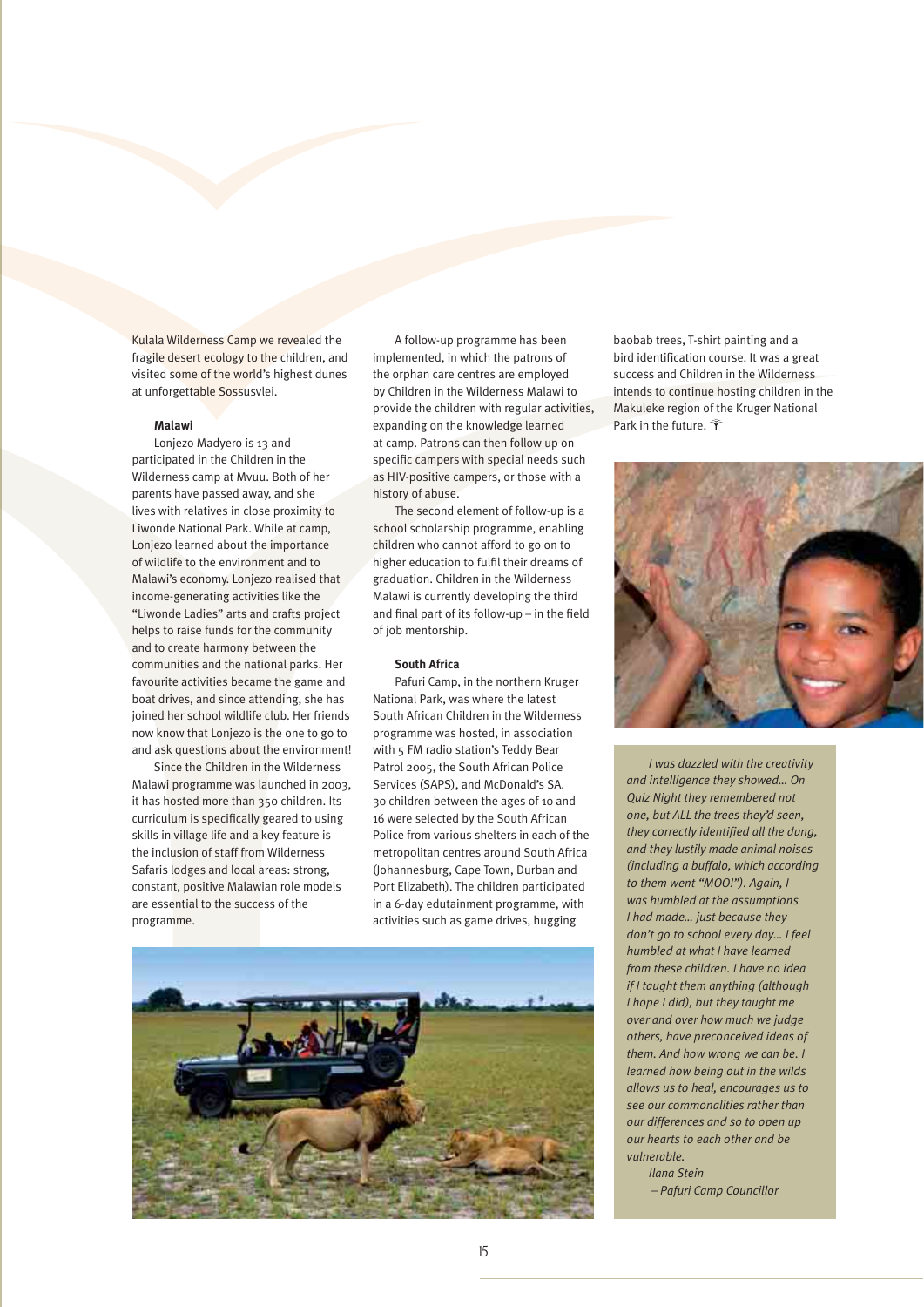# Hwange Anti-Poaching Project





**The Hwange National Park continues**  to benefit from the Anti-Poaching Project. **Many more animals were freed from snares in the past year.**

Here's a typical day in the life of those involved in the project:

#### **Elephant Unwired!**

A young elephant cow, approximately 6 years old, was seen near Makalolo Camp, with a multiple wire snare on her back left leg. The snare had infected her foot and seemed to be causing discomfort. Despite her wound, she seemed very relaxed. On the afternoon of 15 October 2005, the "Wilderness Animal Rescue Team" prepared to dart and de-snare the young elephant.

The appropriate drugs needed to immobilise and recover the young animal were carefully calculated and measured into syringes. The darting gun was loaded with a bright pink flight and dart containing the drug. A bucket containing an assortment of brown bottles filled with antiseptic lotions and emulsions, wire cutters and latex gloves was ready to go.

Makalolo Camp staff members, armed with large containers of water and the "first aid" bucket followed the snared elephant through the bush. A snapping sound signalled the release of the dart and the little elephant took to the bush with a bright pink dart in her hindquarters!



It took a few minutes for the drug to get into the elephant's system, but eventually her steps slowed and she collapsed with a thud. Everyone was at her side immediately; the dart was removed and she was placed in a comfortable position on her side. Her exposed eye was covered and shaded by her ear and she was drenched with bottles of water whilst the lips of her trunk were held open as her breathing was monitored.

As the wire cutters broke through the multiple strands of wire on her foot, she was freed from the painful encumbrance. Her wound was duly treated and squirted with hydrogen peroxide and various antiseptics, while monitoring her breathing and body temperature. She was injected with the recovery drug and everybody involved in the process watched as she flicked her ears and made a few roly-poly attempts to try and stand up. After a couple of minutes, she managed to stagger to her feet. She finally waddled off into the sunset, without so much as a glance behind her to see the satisfied "Wilderness Animal Rescue Team" bidding her farewell!

*Darting carried out by Courteney Johnson (certified Drugs & Darting) Backed up and assisted by pro-guide Belinda Whittall & staff of Makalolo Camp Written by Shelley Mitchley, October 2005*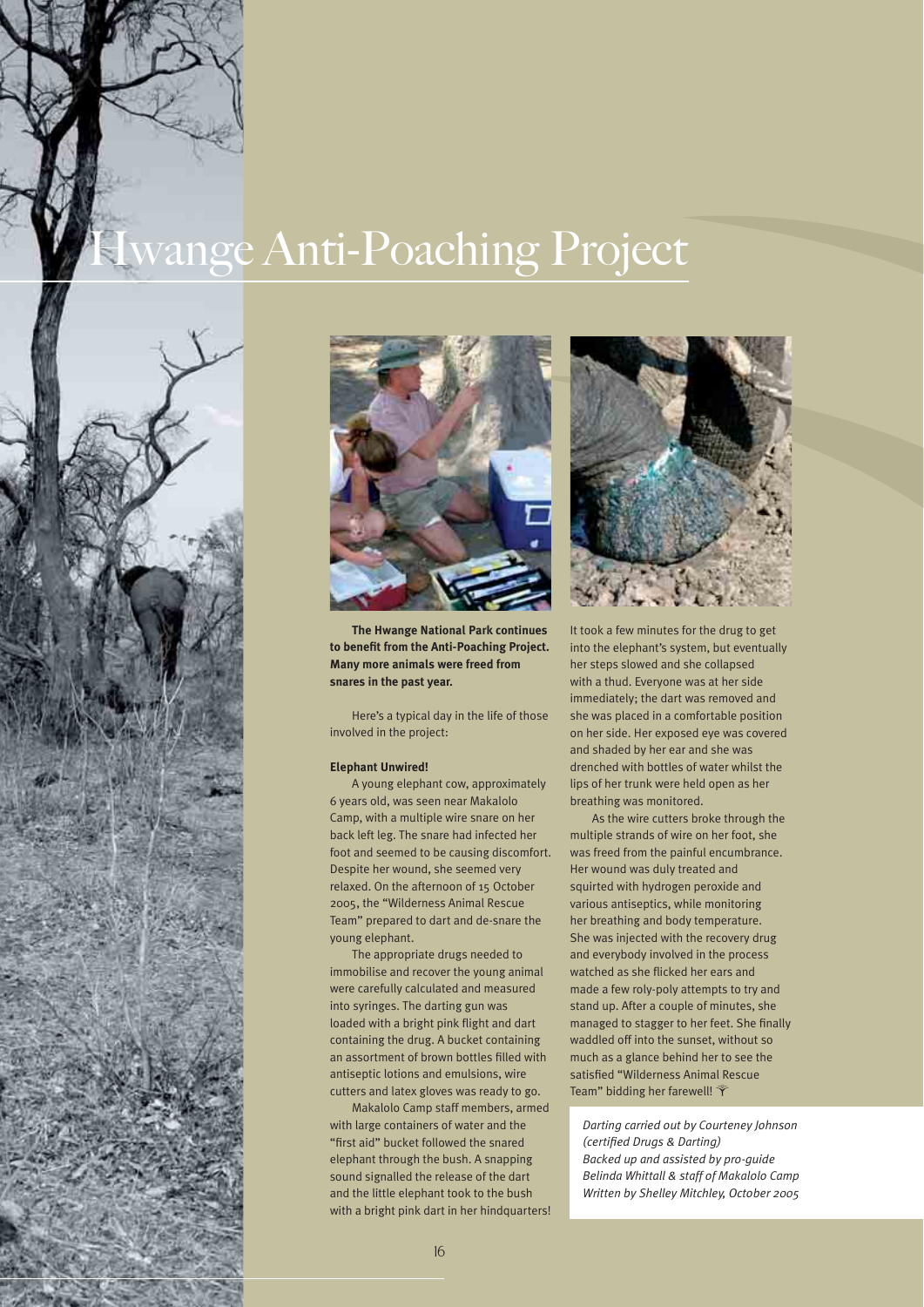# Hwange Game Water Supply Project

**Hwange National Park, at 17 000 km2 is the largest national park in Zimbabwe. During the dry season in Hwange National Park, water sources become scarce. Some 57 boreholes therefore are used to pump out the precious liquid from deep underground in order to sustain the wildlife in the area.** 

The average annual rainfall recorded from October 2004 to March 2005 in Wilderness Safaris' Makalolo and Linkwasha concessions was a meagre 346.75 mm. Armed with little less than half of what a typical rainy season would deliver to these parts of Zimbabwe, the season's insubstantial rainfall barely carried forward into the latter part of 2005. Vegetation became parched, scorching temperatures climbed to beyond 40 degrees Celsius and lack of natural water sources encouraged parched wildlife to become more reliant on pumped waterholes.

Water is a precious and finite resource in this part of Zimbabwe, due to the fact that there are no surrounding rivers or dams, and water is drawn from underground aquifers, with an average depth of 47.5 metres. Wilderness Safaris pumps and maintains 18 different

waterholes (of Hwange's 57) within its concessions situated in the south-eastern section of Hwange. In the dry season, from April to November, these diesel-fuelled pumps ran 24 hours a day in order to meet the demands and keep up with the daily incessant pressure from multitudes of thirsty wildlife. Due to the economic situation in Zimbabwe, diesel fuel is not always readily available and therefore fuel stocks have to be imported and stored, at an approximate cost of US\$1.00 per litre. On a monthly basis, as much as 5,000 litres of diesel was used on re-fuelling these pumps and the vehicles which carry out pump checks and maintenance. In September and October 2005, there were some very gracious donations from travel companies and patrons to assist in procuring this precious fuel.

The rainy season of 2005/2006 began in October 2005 and was nothing short of a blessing – delivering 865mm to the Wilderness Safaris concessions in Hwange. The pumps could take a welldeserved rest.  $\check{\Upsilon}$ 

*The Water Supply Project would like to extend special thanks to Safari and Tourism Insurance Brokers and Brian Courtenay.*

*Shelley Mitchley reports: During these times, we were witness to some amazing scenes. An astonishing encounter took place between a herd of sable versus a small herd of elephants that were reluctant to share their pool of water. Reminiscent of two opposing armies, the beasts stood parallel to each other, as gradually the sables inched their way forward. The elephants confi dently faced their adversaries until the confrontation resulted in armed combat: trunks and horns lashed and flicked as they ran towards each other and trumpeting fi lled the air. Eventually, weariness caused a truce and amazingly they decided to stand side by side and share the same waterhole.*

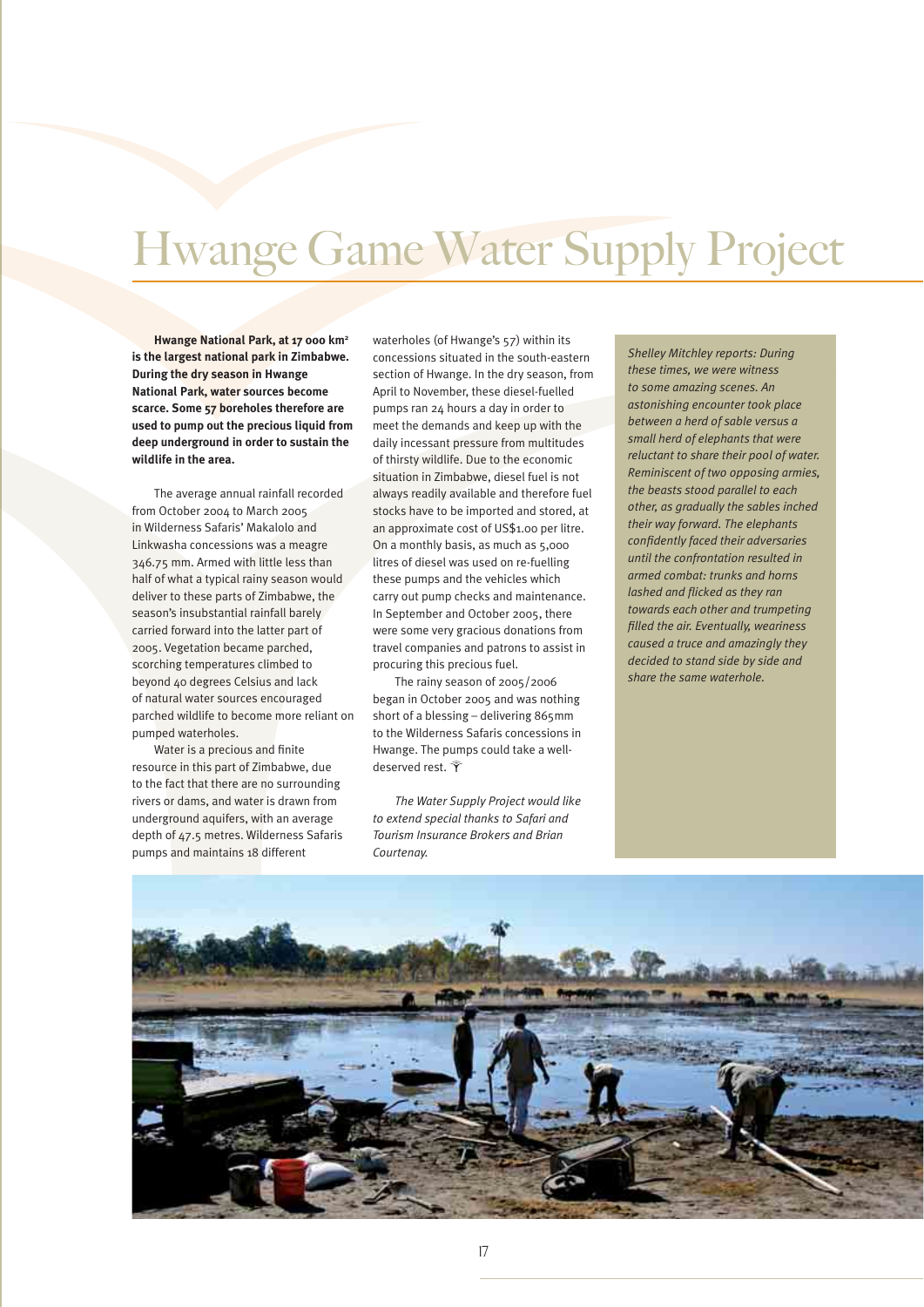### Maputaland Sea Turtle Project



**The annual spectacle of hundreds of Leatherback and Loggerhead turtles returning to the beaches on which they hatched to lay their eggs has remained unchanged for thousands of years. In concert, the Project to protect and monitor these ancient animals is one of the longest running such projects in the world!**

In response to the dwindling numbers of turtles, in 1963, scientists from the then-Natal Parks Board (now Ezemvelo KZN Wildlife), under the direction of Dr George Hughes, initiated a project to monitor the number of nesting females per season, and to protect the beaches on which they nest from further disturbance. The project was expanded in 1971 to include data collection on Loggerhead turtle eggs that hatched the following season. Between January and March, hundreds hatch from the nests and make their way down to the sea.

Ten years later, official funding fell away, and the project was saved thanks to donations from the World Wildlife Fund, Wilderness Safaris Wildlife Trust and Rocktail Bay Lodge. For the past few years, Wilderness guides – and their



excited guests – have shared the nightly patrols and monitoring with Ezemvelo KZN Wildlife, while part of the annual concession fees that Rocktail pays go toward the wages of the seasonal turtle scouts who are employed at this time of year to guard the turtle nests and help patrol the beaches.

The publicity that the turtles get from Rocktail Bay Lodge guests has positive spin-offs as well. The sight of an enormous turtle making her way up and down the beach and laying her eggs, or that of tiny hatchlings emerging from the wet sand and struggling manfully down to the sea – these are incredibly moving sights that

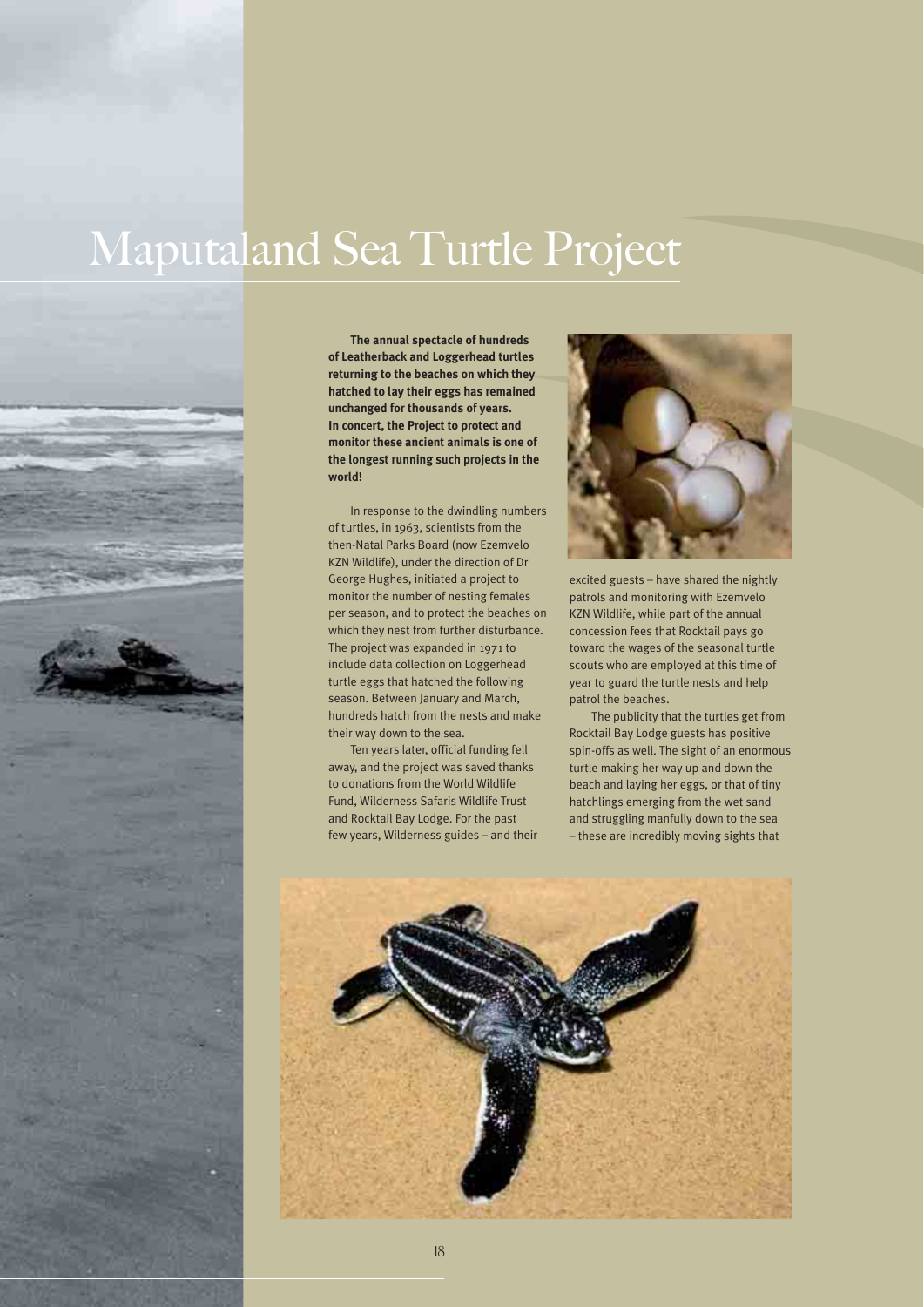routinely inspire guests to donate funds – and even 'adopt' their very own turtle.

On the whole, it was a fantastic turtle season, with wonderful memories for guests and monitors alike. An incredible 275 Loggerhead Turtle nests were seen, compared to last year's 171 – a total of 104 more nests than last year. 78 Leatherback nests were sighted too, which is phenomenal for the most endangered sea turtle in the world. Out of the 353 nests that were documented since October, 42 of those were made by previously tagged turtles, which means that 311 nests were made by new mothers, or mothers that were tagged and micro-chipped for the first time this season.

A total of 61 turtles were adopted in the 2005-2006 season.

As in previous years, the continued results of this study show that turtle populations of both species are on the increase – the only populations in the world known to be doing so!  $\tilde{\Upsilon}$ 



*Looking back over our turtle adoptions for this season it is clear that it is impossible for us to award each adopter individually. Anyone who has adopted a turtle will appreciate how special it is, knowing that you have helped save future generations of turtles along the Maputaland coastline. However, the Rocktail Team would like to make a special mention of thanks to Brian Malk and Nancy Heitel, who have done more than their fair share to save the turtles. At the end of the 2004-2005 turtle season, Brian and Nancy adopted the remaining fifteen "orphaned" Loggerhead turtles. Once again this season, they are doubling what they did last year, and are adopting an astonishing thirty "orphaned" turtles. Isn't that unbelievable?*

*The Rocktail Team would like to thank all of you who have adopted a turtle this season. As you all already know, you have gone out of your way to help these gentle marine reptiles.*

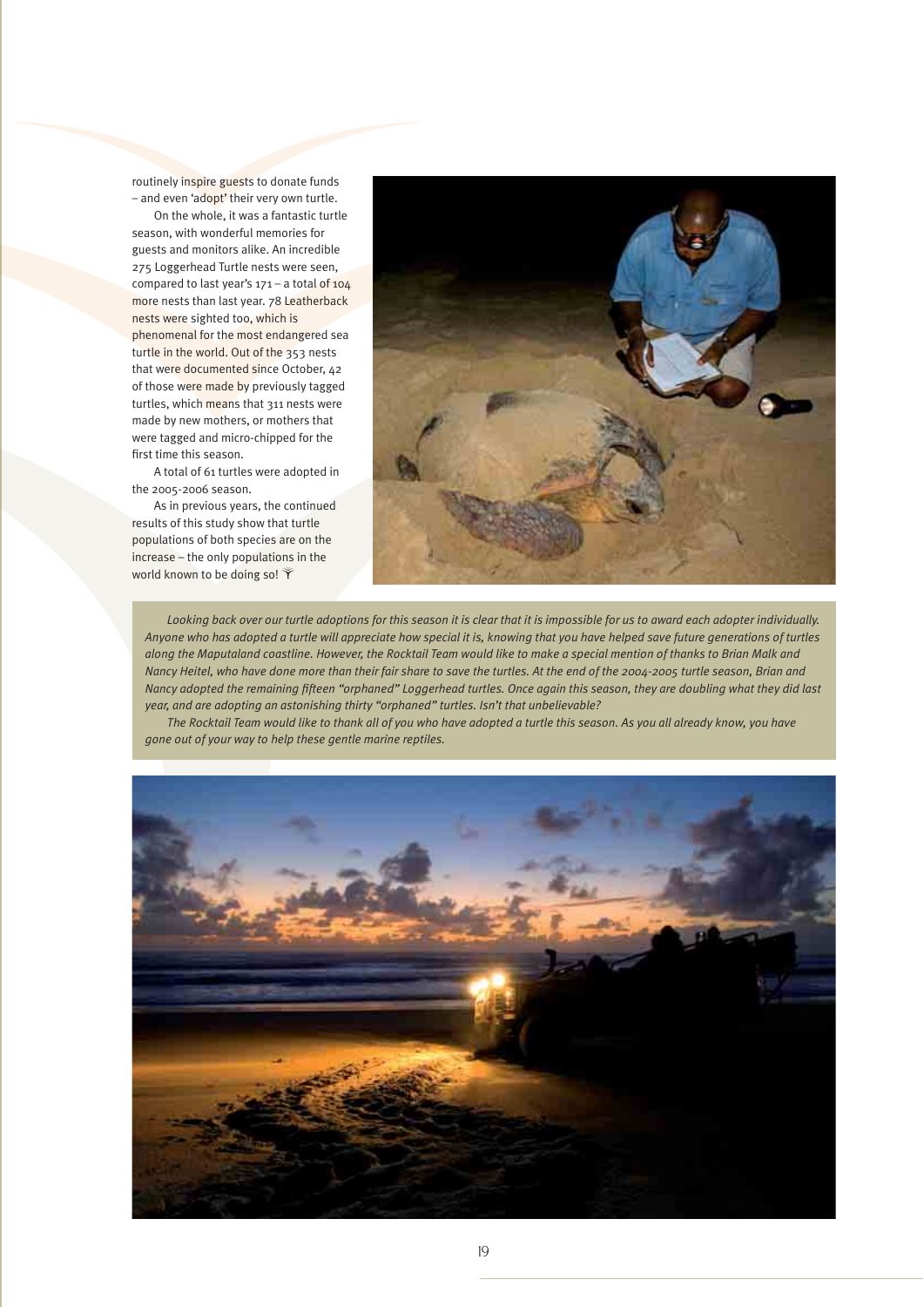### Mkambati School Programmes



This area, also known as the Wild Coast, is one of the poorest sectors in the country, with a high illiteracy rate (estimated as 50%), a near absence of technical education and lack of skills. Wilderness Safaris joined with the local community and its Mkambati Trust to create livelihoods through a combination of tourism, wildlife, business and the talents of the local people – and to ensure that the next generation has the chance to be educated.

Additional funds from private individuals through the Trust will allow these and other schools to be completed with regard to buildings and equipment. Thereafter, the day-today operational and running expenses will be covered on a yearly basis.

#### **Mkambati School - Sponsored by Bruna Zacks**

The Mkambati School began in 1996 as a pre-school. Over time, the school grew, as did the demand for a higher level of education for the children in the region and it is now a recognised Junior Secondary School, accepting children up to 14 years old. There are over 50 children in a classroom, and a total of four qualified teachers who are completely dedicated to the children they teach. Under such difficult circumstances, these teachers do an incredible job.

Through the kind sponsorship of family and friends of Bruna Zacks and the modest school fees that some pupils can afford to pay, the community has continued with the construction of the new Mkambati Junior School in 2004 and 2005. Finally, by June 2005, the Junior School reached the final stages of completion of Phase I: the roof of the school and the plastering of one of the classrooms is complete and the second classroom is in the process of being plastered. Once this is done, the doors and window frames will go in which represents the end of this first phase. Ahead lies Phase II...

The school comprises two buildings (five classrooms), allowing for the school to expand in order to cater for the growing demand in the area. The children were so keen to get the school up and running that they assisted with carrying the roof planks for the builders!

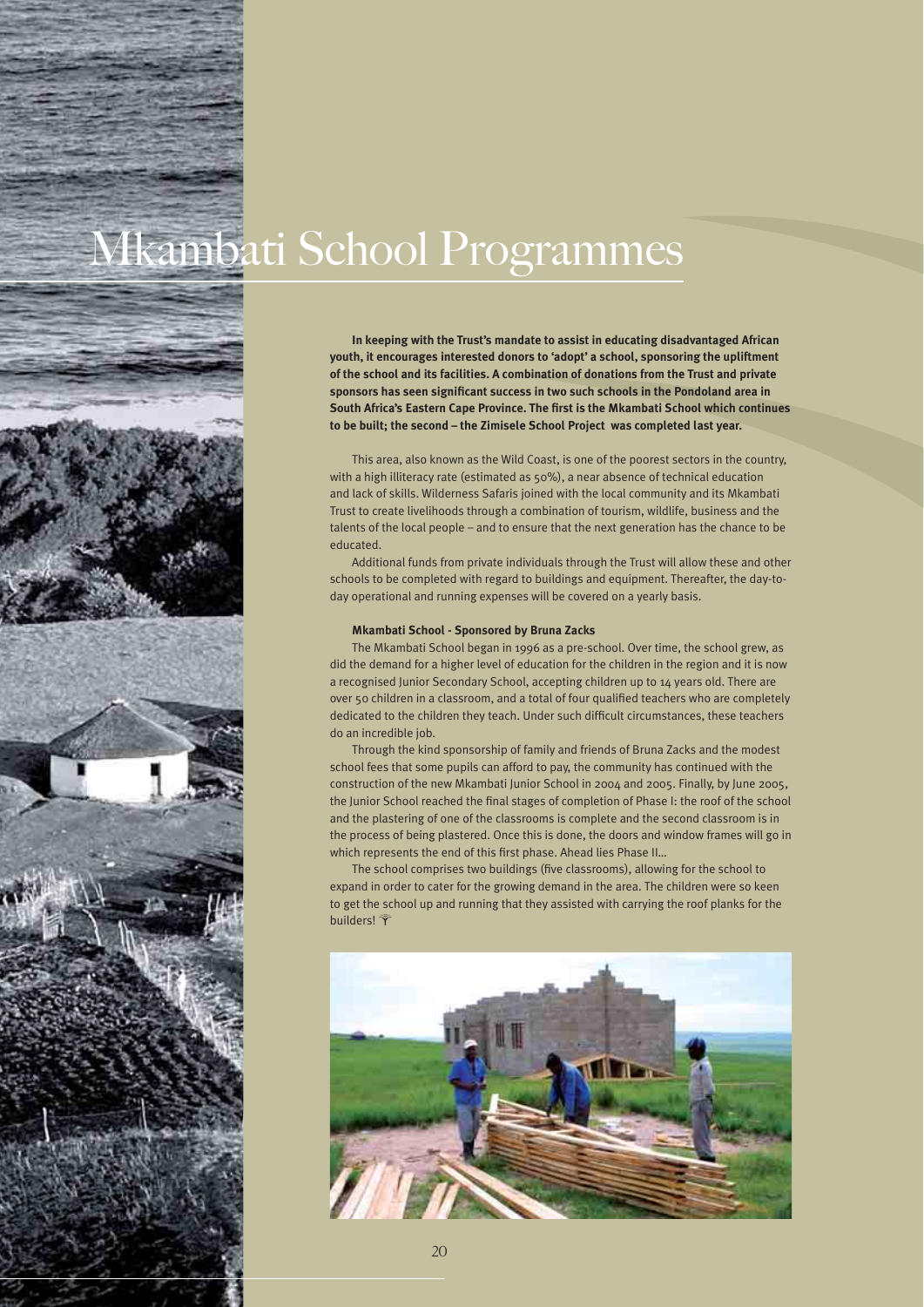### Simonga Village Projects

**The Wilderness Safaris Wildlife Trust has been working with The River Club in Zambia in its partnership with the nearby village of Simonga. Since 2000, The River Club has carried out a range of projects in the village, which have been funded by the generous donations of Lodge guests in conjunction with the Trust. Projects to date have focused particularly on assisting women and children, and now include those that will help the inhabitants in general generate an income and therefore help the entire community. In order of priority, focus areas are sanitation, health, education and income generation.**

Sanitation: The water project was begun a few years ago: to install distribution points for running water in the village. This has involved the sinking a borehole and installing a pump, pipes and storage tanks. All that remains is for the contractor to test the pump itself, make the final connections and carry out the necessary tests. The water project aims to provide 50 0000 litres of water per day to the villagers in 2006.

Health and Hygiene: There is a real need for the construction of a suitable number and quality of toilets for the school. In addition, a Health Post is being constructed, and equipment bought for this, as well as a clinic in the village, the Kramer Clinic, which is at the stage of a successful tender bid. This is a very exciting project, which will provide valuable medical assistance to the people of Simonga Village who currently need to travel 18 kilometres to Livingstone for treatment.

Education: The school and exam fees for all Grade 8 and 9 school children at Simonga, 20 Simonga schoolchildren attending secondary school in Livingstone (Grades 8–12) and 5 teachers are all being sponsored. A school library is being built, as is a canteen (with assistance from Sun International), and ongoing maintenance work is being done, including repairs to desks, doors and windows. The school continues to receive donated books from the USA and UK from guests staying at The River Club.

Income generation: In one of the most innovative ideas yet, farmers are being encouraged to set up and plant a chilli patch around their food crops! Known as the Elephant Pepper Development Trust, the chillies are used both to prevent elephants destroying food crops (dried chillies mixed with dung to make briquettes to burn at night and with grease or oil to grease a "chilli fence")

and to earn the farmer extra cash (chillies are sold at \$1 per kg). This idea will help more farmers protect their food crops and generate income.

Other recent areas of development include the completion of a police station financed by The River Club and other tour operators and private households living along the river, and the construction of a two bedroom house for the Head Lady.

Contributions coming through the Trust will assist it in its collaboration with The River Club so as to continue to finance the projects currently in progress, as well as to begin new ones throughout the coming year.





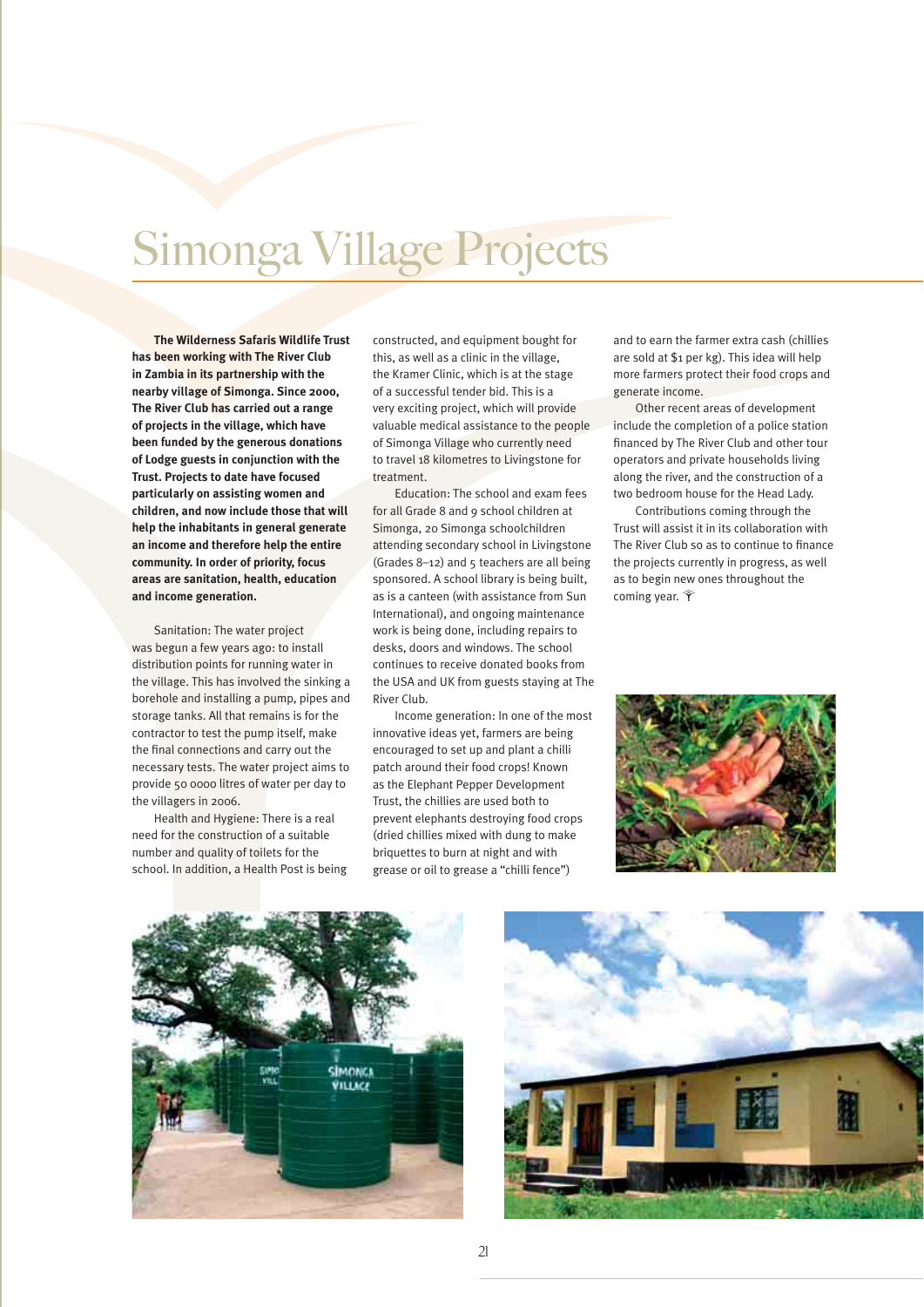### Completed Projects



#### **Small Carnivore Project**

This project, beginning in 2000, studied the habitat, ecology, breeding and feeding habits of the bat-eared fox on the Kulala Wilderness Reserve. It also focused on the education of farmers and communities about the differences between an aardwolf (an insectivorous small carnivore) and a hyaena. Farmers often kill aardwolves, mistakenly regarding them as threats to their livestock. It is our hope that education will be a way forward in the conservation of this rare small carnivore.



#### **Monitoring of Bird Populations at Lake Ngami**

Bird counts were done twice a week between April and May 2004, after which the Lake began to fill with water. The Project took note of both numbers and species and costs were shared between the Trust and Wetlands International.



#### **TFCA Elephant Populations in the Okavango**

Project Name: Ecology, Population Structure and Movements of Elephant Populations in the Okavango-Upper Zambezi Transfrontier Conservation Area

Working in collaboration with the Botswana Department of Wildlife and National Parks (DWNP) and other partners, this study provided vital information on the abundance, distribution, population structure, habitat needs, and movements of elephants in northern Botswana, and particularly the transboundary movements of elephants within the Okavango-Upper Zambezi Transfrontier Conservation Area (OUZTFCA). This data, along with a digital land-cover map and a spatial elephant population model will hopefully provide wildlife managers with tools for developing an elephant management programme for Botswana as well as for the larger Transfrontier Conservation Area.



#### **Skeleton Coast Lichen Project**

The Lichen Research Project conducted a ground survey of all lichen communities in a 3 000-km<sup>2</sup> concession of the Skeleton Coast Park in the northern Namib Desert. It assessed the long-term impacts of human activity on lichens and the Namib Desert ecosystem as a whole. The project contributed greatly to the management plan of the Skeleton Coast Park as well as an increased awareness of the role played by lichen in stabilising fragile desert soil and the threat that human activities present to this delicate environment.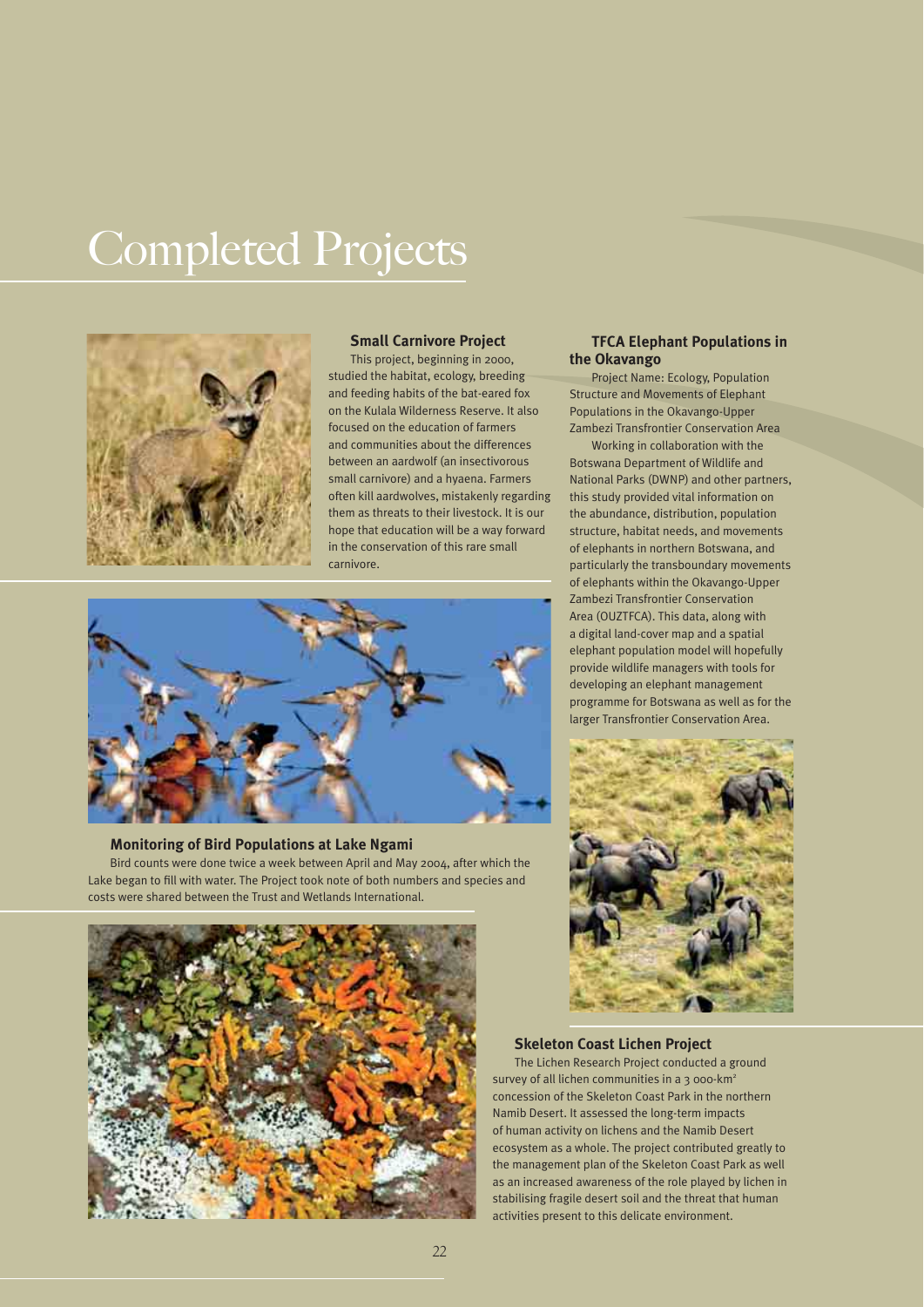#### **Linyanti Elephant Impact Study**

The study confirmed that loss rates of large tree species in the Linyanti vary considerably from year to year – regardless of whether this is as a result of local climatic variation or factors such as elephant browsing – but importantly also emphasises that these loss rates have high variability over longer time periods as well. Additional and longer-term studies in the region are needed to understand exactly what impact the elephants have on the system.



#### **Chitabe Fire Ecology Research Project**

About 10% of the Okavango Delta burns annually, caused either by lightning or people. Small mammals such as mice or gerbils are most directly affected by fire; these animals eat mainly seeds and insects and are, in turn, important prey items for over 100 species of mammalian carnivores, birds and reptiles in the Delta. Mila Plavsic of Cambridge University, with the support of Okavango Wilderness Safaris and hosted by Chitabe Camp, studied the impacts of fire on the small mammal populations in the Delta.

The study team live-trapped small mammals of six grassland species in the area once a month, each animal marked with a microchip and released so that populations could be monitored both before and after a fire. The results showed that the immediate effect of a fire is drastic, with complete emigration from the area; not one of the study individuals that had been present before were ever recaptured afterwards. However, within a few months, new individuals of some of the species began to arrive, with some species recovering quicker than others.



#### **Zimisele School Project - Sponsored by the Ultimate Travel Company**

The Zimisele school project was initiated to improve the schooling conditions of the children in the Mkambati community. Zimisele School is located in the Mtshayelo Village and at the moment has 350 learners and 6 teachers with the school buildings in appalling conditions. Ultimate Travel Company UK sponsored the project to erect an additional classroom at the school. In the past the learners were sharing classrooms between the grades, making learning and concentration very difficult. The classroom has just been completed and this will allow the learners to have individual classrooms per grade, improving the quality of education at the school.

#### **Mana Pools Tree Conservation Project**

Mana Pools National Park, on the banks of the Zambezi River, has one of the best examples of alluvial terracing and floodplain vegetation in southern Africa. Its views are striking and evocative: tall albida trees (known also as the Ana tree), open floodplains and the mountains of the Rift Valley behind. Recently, the magnificent albidas have been declining in numbers and it was speculated that this was the result of the elephant population feeding heavily on these trees, and high numbers of large mammals destroying the young specimens as well. It may be part of a natural cycle, but there is concern that this is either caused or exacerbated by the fact that the Zambezi River no longer floods the way it used to – either because of the presence of Lake Kariba's dam wall, or due to the unusually high density of certain large mammals, such as elephant and impala.

This experimental project attempted to "protect" the trees from further damage by wrapping wire mesh around their trunks. Hard-hit trees were identified and wrapped with wire in the hope of prolonging their lives; the project was also aimed at researching the long-term effects of such an action.

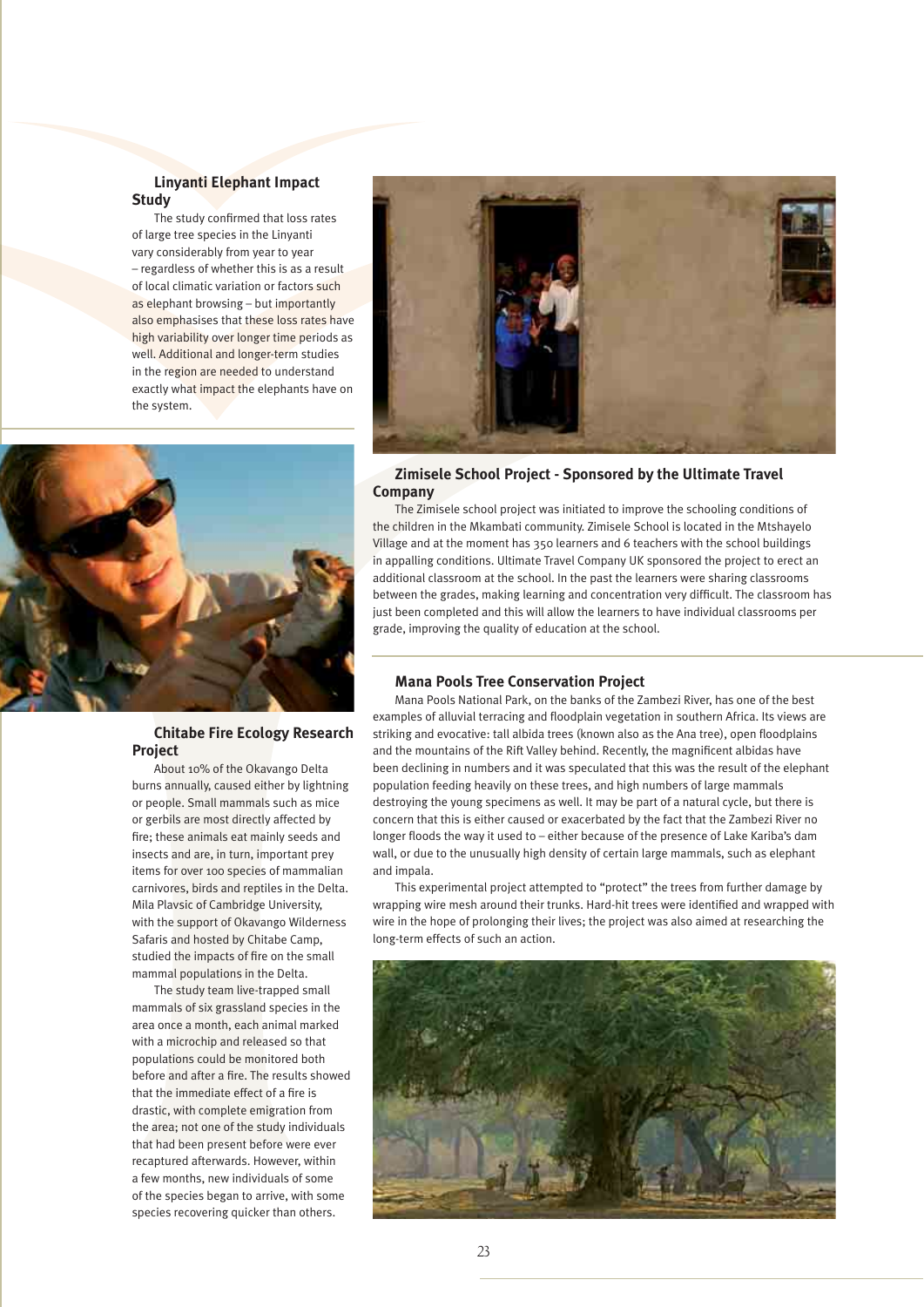### Donations to the Trust

To make a donation to the Wilderness Trust, please make use of one of the options below:

#### **Botswana:**

For convenience we have two bank accounts in Botswana - one for USD and one for BWP payments. Please note that the bank details remain the same for all transactions, it is merely the account number (as shown below) which differs according to the currency being paid to us.

| Name of Bank:                | Stanbic Bank Botswana             |                                          |
|------------------------------|-----------------------------------|------------------------------------------|
| Branch:                      | <b>Fairground Gabarone</b>        |                                          |
| <b>Branch Computer Code:</b> | 1011                              |                                          |
| <b>Account Name:</b>         | Wilderness Safaris Wildlife Trust |                                          |
| Account Type:                | Current                           |                                          |
| Swift Code:                  | UBBLBWGX                          |                                          |
| <b>BWP Account Number:</b>   | 014 000 669 7500                  | - send BWP payments to this account only |
| USD Account Number:          | 022 200 697 500                   | - send USD payments to this account only |
|                              |                                   |                                          |

#### **South Africa:**

|                              | If you wish to send a wire transfer in South African Rands you may use the following bank account: |  |
|------------------------------|----------------------------------------------------------------------------------------------------|--|
| Name of Bank:                | <b>Standard Bank Of South Africa</b>                                                               |  |
| Branch:                      | Rivonia                                                                                            |  |
| <b>Account Name:</b>         | Wilderness Safaris Wildlife Trust                                                                  |  |
| Account Number:              | 022 148 7875                                                                                       |  |
| <b>Branch Computer Code:</b> | 001255                                                                                             |  |
| Account Type:                | Current                                                                                            |  |
| Swift Code:                  | SBZAZAII                                                                                           |  |

#### **Maine Bank:**

For American taxpayers, donations to the Trust can be tax-deductible through a 501c facility please email Laura Mass of the Resources First Foundation at Imass@resourcesfirstfoundation.org or see the website - http://resourcesfirstfoundation.org - for details.

#### **About Resources First Foundation**

Resources First Foundation (RFF) was formed to promote and design conservation and education tools and solutions to promote conservation and restoration activities for fish, wildlife and other natural resources primarily on privately owned lands across the United States and in southern Africa. Within southern Africa, the RFF supports the programmes of the Wilderness Trust, one of the conservation market leaders for community-based conservation and education on the subcontinent. Many community-based and private landowner conservation techniques and policies were first initiated and developed in a number of countries in southern Africa. Because the Foundation's financial resources are relatively small, grants will be made only upon the invitation of the foundation's officers and board. An area of grant-making focus includes training and education programmes for wildlife professions and innovative wildlife restoration projects (from the tagging of marine turtles to the reintroduction of white rhinoceros). RFF is a non-profit organization and donations are tax-deductible.

#### **Photo Credits:**

We would like to thank all the photographers who contributed generously to this Annual Report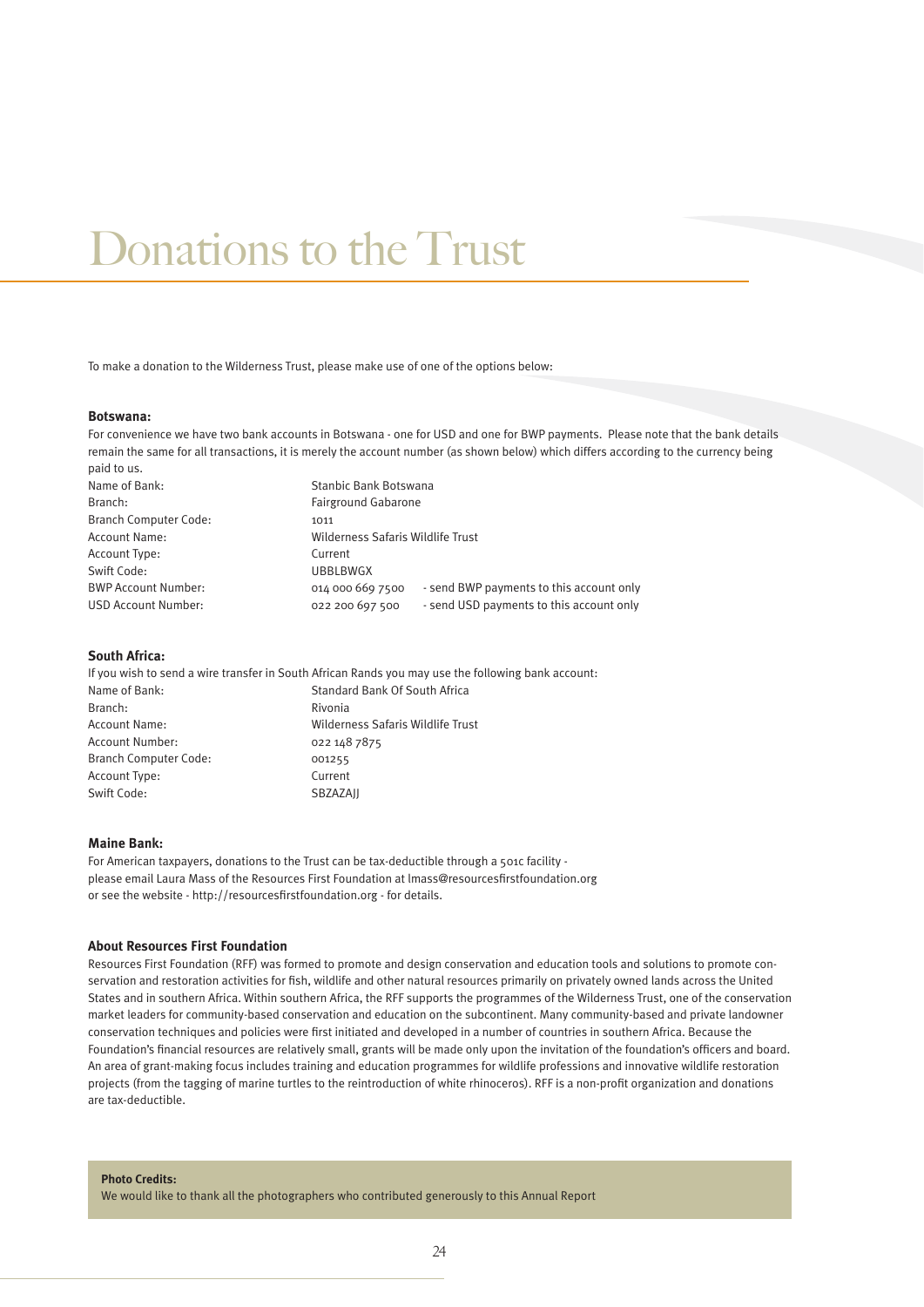### Trust Donors

2032 Trust Abell, Kevin Arbogast, Hindu and David Badger, Chris Baldwin, Jeffrey and Marlene Baright, Richard and Carleen Becker, Karl and Barbara Bidwell, Charles and Mullen, Rebecca Block, Donald L. Bodycomb, James and Linda Brown, Donaldson Bruna Zacks Estate Cameron, Steve Clarke, Judith ColorPress Crofton, Nigel Curry, William and Rebecca Decker, Leisa Definitive Africa Downey, John and Janis Faber, Margaret and Pierre Farrell Foundation Feldman, Helga A Forman, Fred Friedman, Manny Friedman, Russel Fundura, Jeanie Gersh, Bernard Gold, Alan J. and Rita Sue Goldbaum, Rachel Goodrich, Lyman Harrison, Julian Hill, J. Casey Hochberg, L.J. and Sue Holme, Richard P. Horton, Angela Howard, Andrew Jackson, Thomas A. Jewett, Jane B. Kelly, Bob, President San Diego Foundation Kinschner, Agnes and Ed Lamb, Jeffrey D. and Deborah Largay, Roland F. Latzke, Ute Leo Nevas Family Foundation List, Diana Lumsden, Neil Macpherson, Vanessa Malk, Brian Colman; Heitel, Nancy Marron, Maxine Mary DeForest Cardoza, CTA Maslow, Catherine C. McCulloch, Malcolm

McDermott, Susan S. McMurrey, Amy McNumara, Cathy and Dennis Miller, Michael Mitchell, Thomas and Barbara Mize, Gayle Gillies Moore, Randall Morse, Stephanie Neethling, Pierre Nixon, Kim North, Meg, Brownwell Travel Powell, Charlotte Quast, Karl and Baerbel TTEE Rabb, John Rabideau, Shelly Ramsay, James Ramsey, Mary Ann Repucci, Dick and Christine Resources First Foundation Roche, Chris Rosen, Shani Rosete, Fernando Rush, Jacklyn E. Safari and Tourism Insurance Brokers Santry-Covello, Carol Sayne, Nancy Schaffelhuber, Anke Shapiro, H Shaw Leslie A Shea, Kelly Sidel, May & Henry Simpson, B Sing, Carol St. Anne's Catholic Church, 248 Gifts and Donations Stanbic, Botswana Straitor, George A Susman, David Tennis, John and Anne Thika Travel Tudor, Fiona Turen, Richard Ultimate Travel Co Van Buren, Karen and Paul van Smeerdijk, Dave Walker, Hilton Ward, Mr. and Mrs. Harold A. III Weinberg, Phoebe Wilson, Judy L. Wilton, Paul & Wendy Winget, S.S. and Stanek, C. Woodruff, Lisaminh